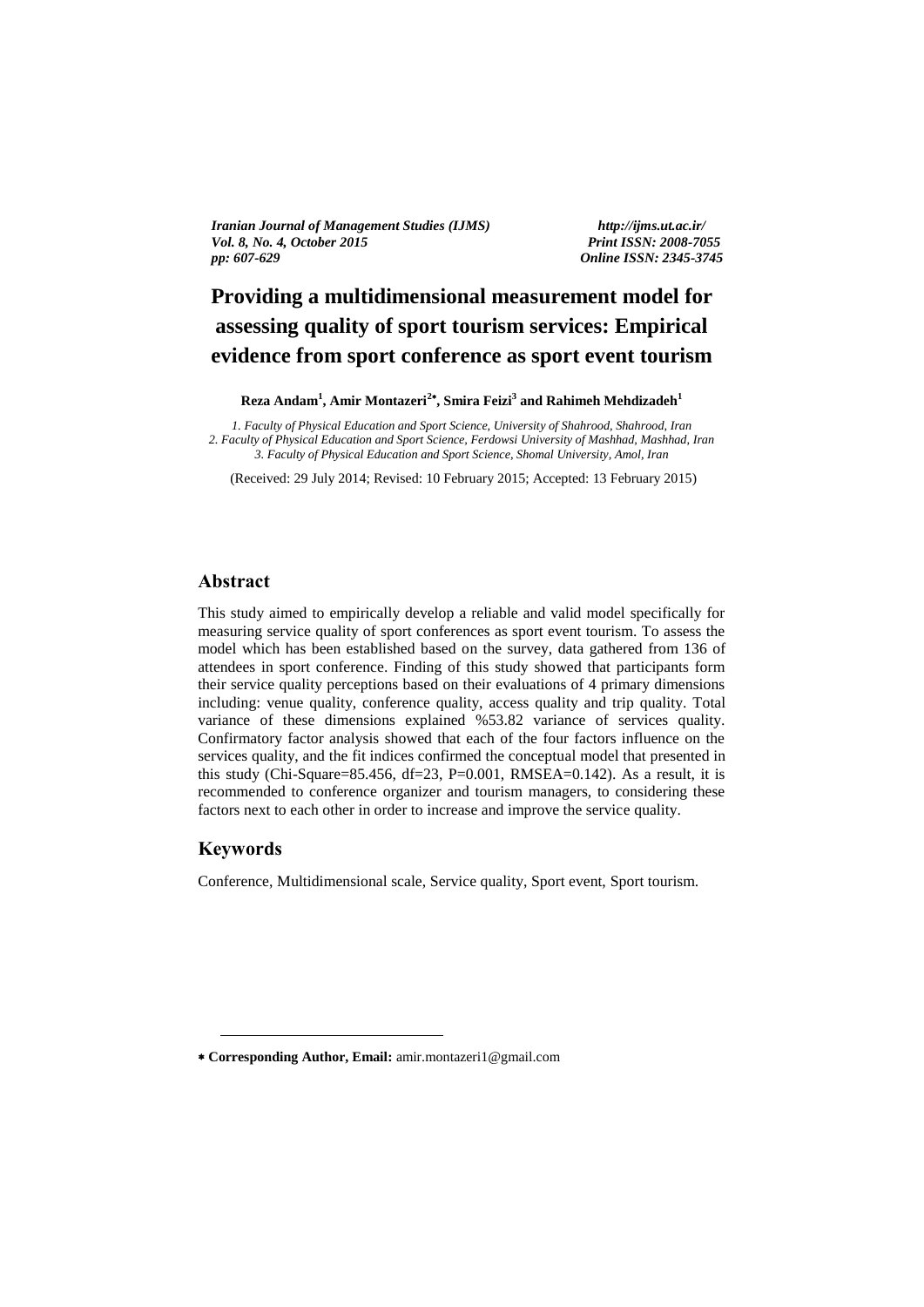#### **Introduction**

Sport is now recognized as the world's largest social phenomenon (Kurtzman and Zauhar, 2003) and tourism its biggest industry (Goeldner and Ritchie, 2012). Sport tourism has a considerable position in our society as well as our economy today (Nice, 2004; Ritchie and Adair, 2004). Standeven and De Knop (1999) defined sport tourism as "all forms of active and passive involvement in sporting activity, participated in casual or in an organized way for noncommercial or business/commercial reasons, that necessitate travel away from home and work locality" (p. 12). Baker and Crompton (2000) noted that tourists are an integral aspect of the service process in tourism. Tourism literature attempts to explain how tourists evaluate the quality of services, also places the tourists as a focal point for understanding sport tourism (Shonk and Chelladurai, 2008). Scholars in sport have examined perceptions of service quality by participants within a variety of contexts. The sport tourism industry is largely influenced by the quality of the services provided (Kouthouris and Alexandris, 2005).

What is perceived service quality? How must service quality be measured? These two questions have been severely argued by academics over the last three decades and are amongst the most frequent topics in management and marketing literature (Martínez and Martínez, 2010). In order to answer these questions, several service quality models have been proposed and widely examined in applied research (see Martínez and Martínez, 2010; Seth *et al*., 2005). Some important models in service quality include: Grönroos (1982, 1984), Parasuraman *et al*. (1985, 1988, 1994), Cronin and Taylor (1992), Rust and Oliver (1994), Dabholkar *et al*. (1996), Brady and Cronin (2001). All these models share a common specification that is they propose a multidimensional service quality conception that it is inherently linked to the measurement of consumer quality perceptions (Martínez and Martínez, 2010). Therefore, service quality models propose a frame for realization what service quality is, as well as how to measure service quality in each proposed conception (Martínez and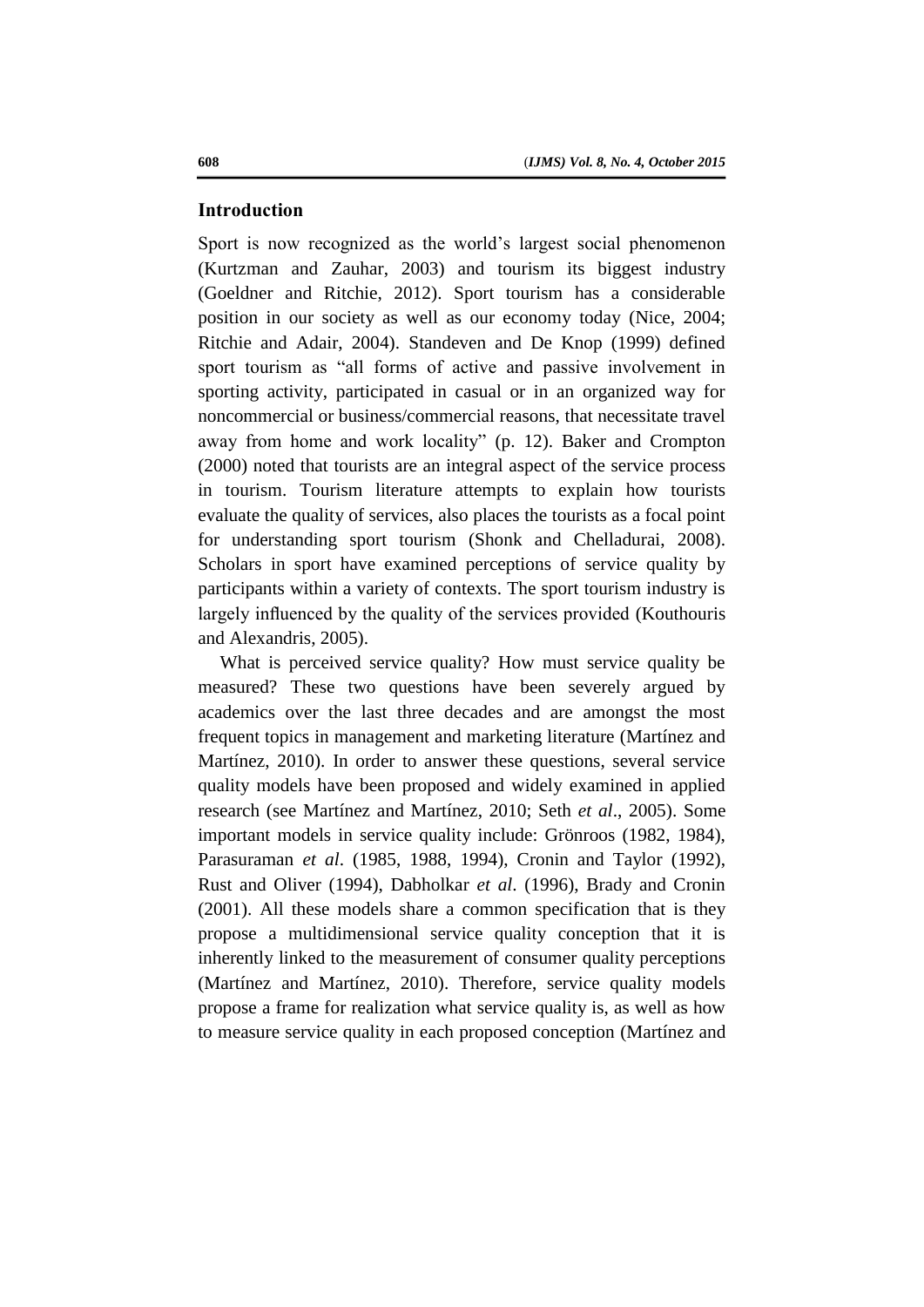Martínez, 2010). For the past two decades or more discussion have happened about the measures and dimension of service quality about whether industry and type of service have any influence on service quality perceptions; whether service quality should to be assessed specifically or more generally (Yildiz and Kara, 2012). Some scholars support the development of model and measurement instruments for specific service environments. Babakus and Boller (1992) noted that there is a requirement to develop industry-specific measures of service quality. The more particular the scale items are in a service quality instrument and the more enforceable they are to a manager's own contextual situations, the better they will be able to use the information. Therefore, for taking a present instrument and trying to proper it to the groundwork, a better approach is to develop an instrument, especially for that service industry (Karatepe *et al*., 2005). Hence, this study attempt to develop a service quality multidimensional measurement model designed for sport tourism specifically for sport conferences as event sport tourism.

#### **Service Quality**

The service quality construct derived out of the quality literature in manufacturing. Quality originality dated back to the 1920s when producers began to focus on controlling the physical output of goods, and the internal measurements of the output process (Kandampully, 2002). Service quality, defined as "the difference between what is expected from each of the service dimensions and what a consumer perceives he or she receives from them" (Mackay and Crompton, 1988: 46), has become a major differences of service enterprises (Kandampully, 1998). Many studies revealed that service quality has been linked to customer satisfaction, customer loyalty, value and repurchase intention (Ko and Pastore, 2004; Kandampully, 1998; Laroche *et al*. 2004; Fornell, 1992). Identifying dimensions of service quality is a beneficial approach for determining and enhancing service quality (Brady and Cronin Jr., 2001). Dimensions of quality associated with a service can be made into a benefit package, which is a "clearly defined set of tangible (goods-content) and intangible (service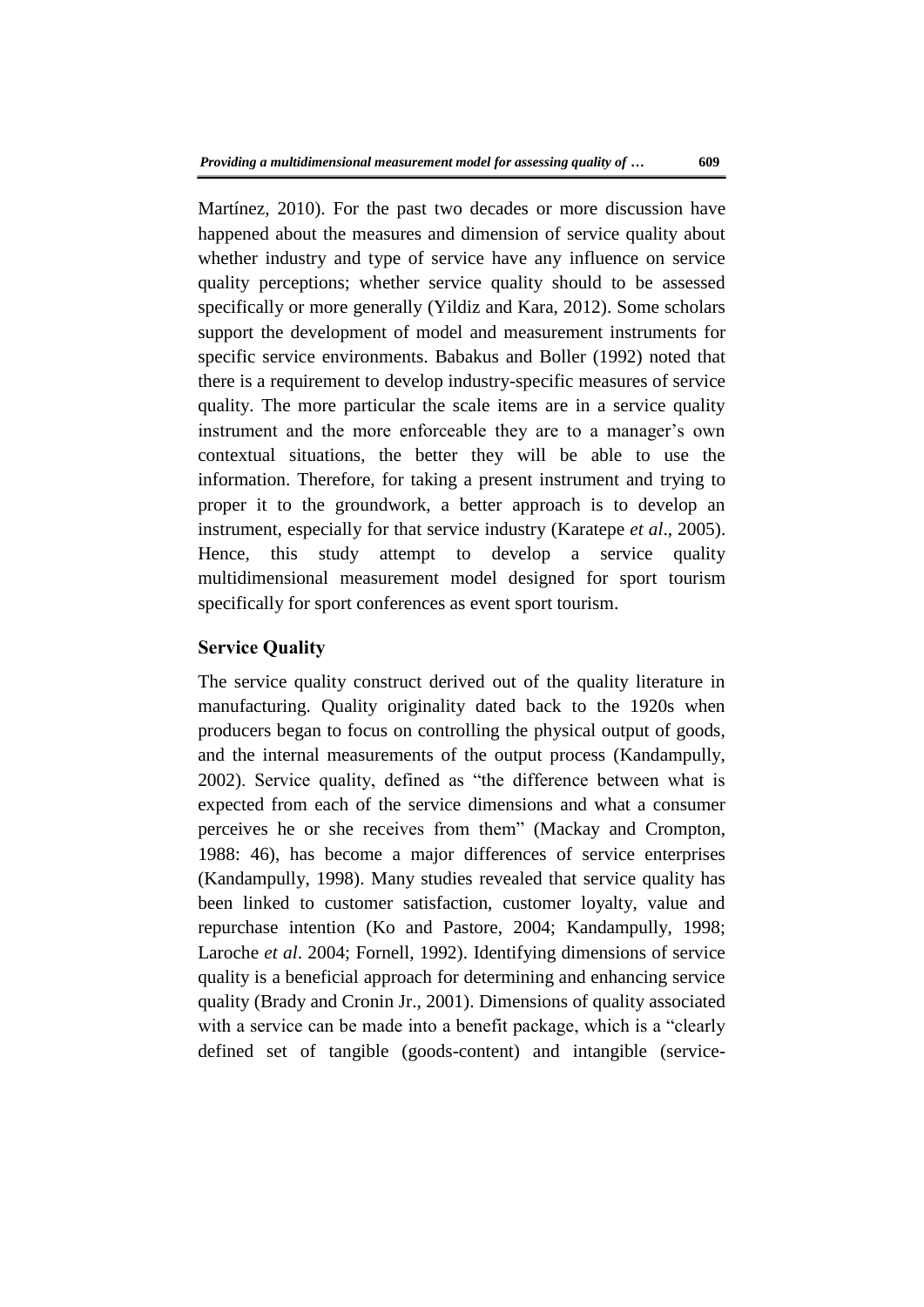content) attributes the customer recognizes, pays for, uses or experiences" (Collier, 1994: 63) in this context. There are several delineations of quality dimensions including Grönroos (1984), Parasuraman, Zeithaml and Berry (1985), Lehtinen and Lehtinen (1991), Dabholkar, Thorpe and Rentz (1995) and Brady and Cronin (2001). It is worth mentioning that the aforesaid studies of service quality dimensions are to a great extent overlapping each other. Moreover, the recognized dimensions are global in nature and do not address the specific elements that should be included in quality evaluations. Hence, identifying significant elements of service quality in sport tourism is very necessary and important. (Shonk and Chelladurai, 2008).

#### **Sport Tourism**

Sport and tourism have been interrelated throughout history. However, the two phenomena have usually been treated as completely separate fields. However, sport is a special segment of the tourism industry. The phenomenon of sport must be analyzed on all levels in order to obtain a clear understanding of the impact it has in relation to the tourism industry (Chen et al., 1999). Sport tourism is defined as "all forms of active and passive involvement in sporting activity, participated in casual or in an organized way for noncommercial or business/ commercial reasons, that necessitate travel away from home and work locality" (Standeven and De Knop, 1999: 12). Some of researchers break sport tourism down into separate categories, for example, Standeven and De Knop (1999), Gibson (2003), and Weed and Bull (2009). Therefore, based on the purposes or motives of the tourist, the variety of sport tourism can be classified into one of four types– participation in an organized sport event, participation at a specific location, spectating at an organized event and nostalgia sport tourism (Shonk, 2007). The present study considers sport tourism focused on spectating at an organized sport conference as sport event.

A general growth in discretionary income (Thwaites, 1999), and cities turned to sporting facilities (Turner and Rosentraub, 2002) are two important factors that can be attributed to the growth in sport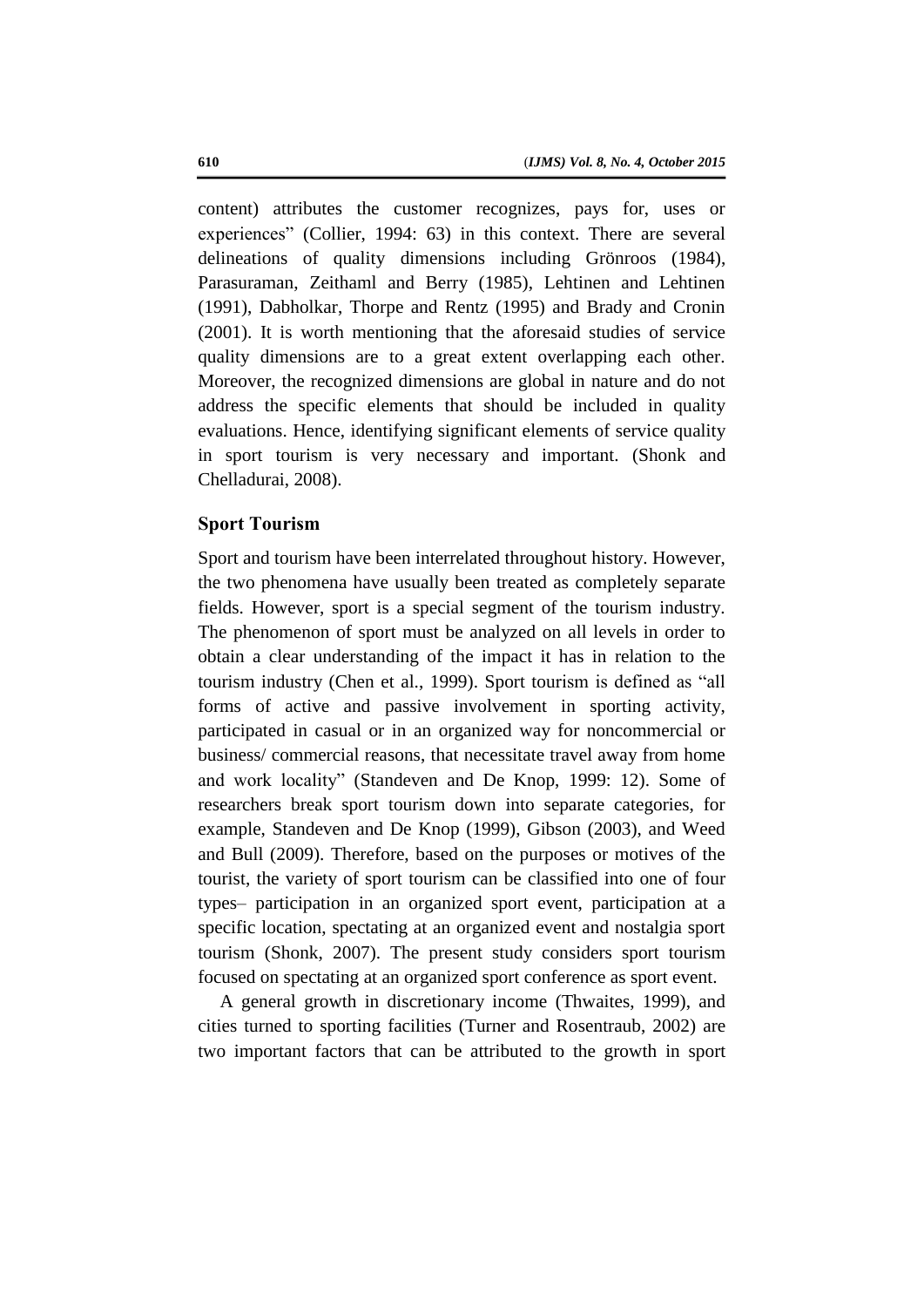tourism. It is not surprising that extreme attention has been given to sport tourism in large urban cities trying to attract spectators for sporting events (Kim, Jun, Walker and Drane, 2015). Sporting events are often justified as tools for increasing the economy of a host city, region or country (Chalip, 2004). According to these trends, cities that have placed more emphasis on marketing sport and place are growing. Local administrators provide a variety of sport-related organizations and services within urbanized communities in order to achieve economic and social development (Bradish, 2003).

## **Service Quality in Sport and Tourism**

Since sport tourism is influenced by the quality of services (Kouthouris and Alexandris, 2005), tourism literature attempts to explain how tourists evaluate the quality of services. In this regard, Baker and Crompton (2000) noted that tourists are an impartible aspect of the service process in tourism. Echoing the emphasis on attendees in the context of sport tourism, scholars in sport have inquired perceptions of service quality by participants in the sport management and marketing. As an example, Alexandris, Zahariadis, Tsorbatzoudis, and Grouios (2004) investigated service quality within health and fitness centers; Kyle, Theodorakis, Karageorgiou and Lafazani (2010) explored service quality within the context of ski industry; Alexandris, Douka and Balaska (2012) conducted service quality in the recreational and leisure sport industry; Theodorakis, Koustelios, Robinson and Barlas (2009) examined service quality at sport event.

Chelladurai and Chang (2000) proposed that any quality evaluation of a service should begin by identifying the targets of quality evaluations, these targets of quality evaluations include: a) the core service; b) the physical context such as the physical facilities and equipment in which the service is provided; and c) the interpersonal interactions in the performance of the service. The core service relates to the performance of the promised service such as expert coaching or fitness instruction. Core service is described as similar to the conceptualization of the "reliability" dimension in the SERVQUAL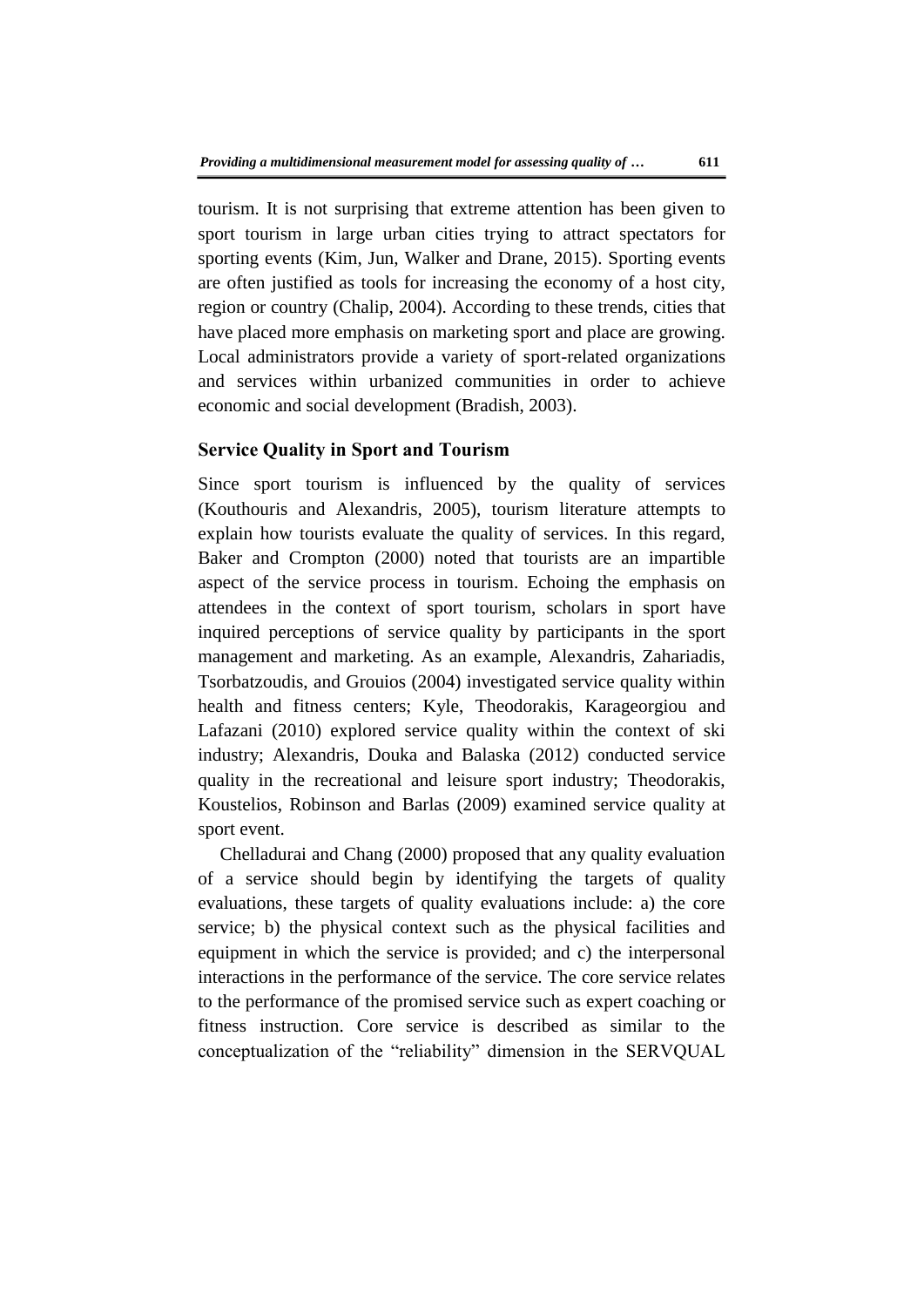instrument. The physical context dimension is described as the quality of the facilities, their location, the equipment and tools used in the production of the service, the amenities provided to the clients, the accessibility of the facilities, and the equipment's ease of use. Physical context is described as similar to the conceptualization of the "tangibles" dimension in the SERVQUAL instrument. Finally, the interpersonal interactions dimension refers to the helping orientation and behavior of the employee, courtesy and care toward clients, and the prompt delivery of individualized attention. This dimension is described as similar to the conceptualization of the responsiveness, assurance and empathy dimensions in the SERVQUAL instrument. The SERVQUAL model consisted of five dimensions of tangibles, reliability, responsiveness, assurance and empathy (Parasuraman *et al*., 1988). Moreover, Ko and Pastore (2004) proposed a four dimensional model of service quality in the recreation industry including of program quality, interaction quality, outcome quality and physical environment quality. Program quality refers to the customer's relative perception of the excellence of the program experienced. Interaction quality focuses on how the service is delivered and focuses on the attitudes and behaviors of both the employees of the service provider and other customers. Outcome quality represents what the consumer gains from the service. Physical environment quality refers to physical facilities or surroundings. Shonk and Chelladurai (2008) stated that four primary dimensions or targets of evaluation indicated sport tourism quality. These dimensions comprise (a) access quality; (b) accommodation quality; (c) venue quality; and (d) contest quality. The overall quality of sport tourism is accounted by these four dimensions (Shonk and Chelladurai, 2008).

In this study, based on the literature on service quality in general, quality in sport services and especially quality in sport tourism services, a multidimensional measurement model has been developed that determines attendees' perceived service quality in sport conference as sport event. Researchers propose that overall quality of sport conference in regard to sport tourism will be accounted by four dimensions including venue quality, access quality, conference quality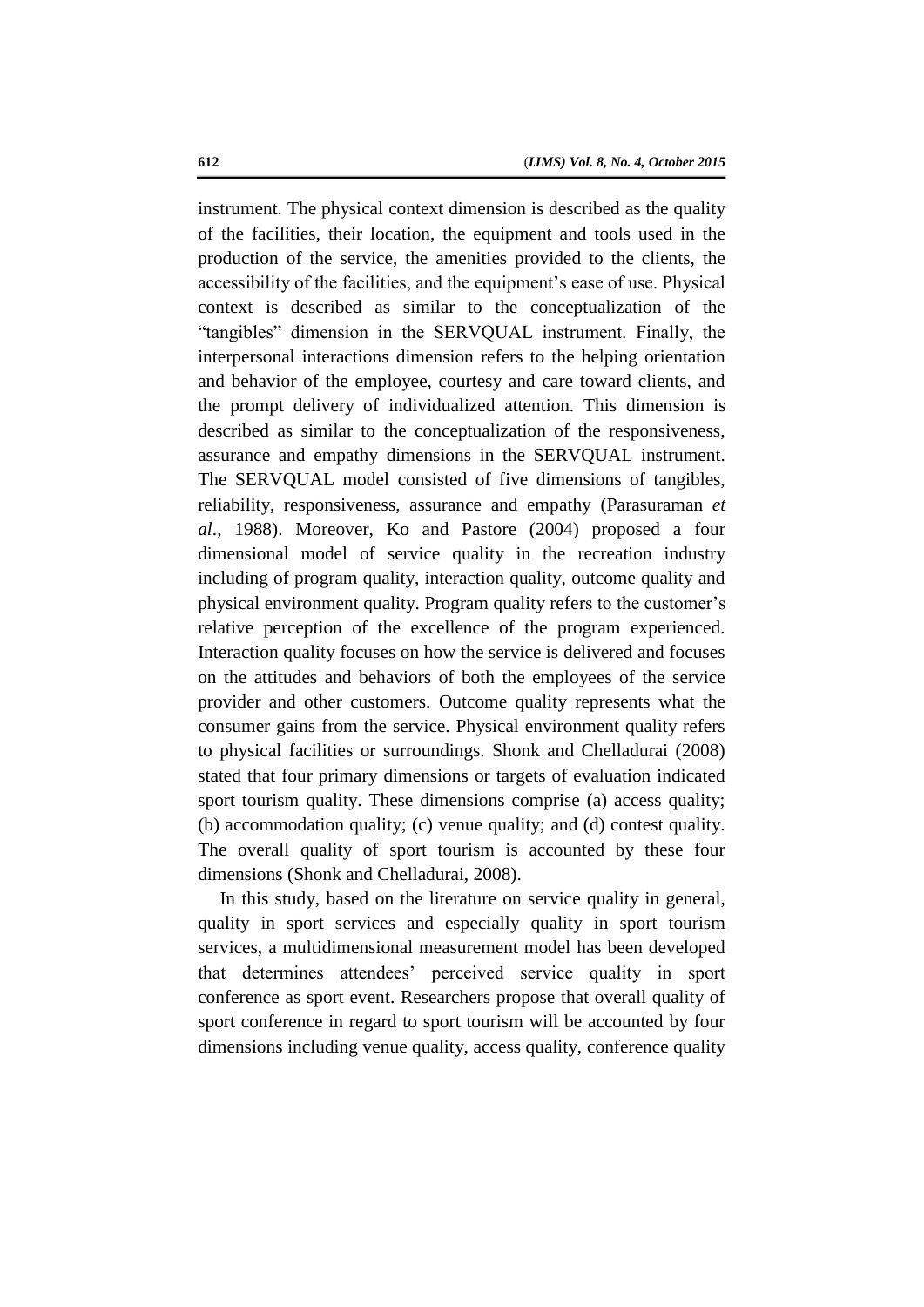and trip quality (Fig. 1). Hence, a comprehensive set of attributes of sport tourism and conference services identify and then proceed to develop a model to measure the quality of services.



**Fig. 1. Proposed model of the assessing quality of sport tourism services**

## **Method**

### **Research Design**

This study was designed as a non-experimental cross-sectional descriptive study. A cross-sectional study is defined as an examination of a phenomenon that occurs at one point in time (Depoy and Gitlin, 1994). For the current study, data were collected at one point in time from tourists in a sport conference. The survey method was employed in this particular study because of the economy of the design and the quick turnaround in collecting the data.

#### **Participants**

The population of the study was the tourists who travelled 50 miles or more to attended the First National Conference on Sport Tourism Development and Management in Shahrood City, Iran. Accordingly to Kline (1994), the samples in factor analysis was determined based on the number of exploratory variables – at least 2 fold and the maximum 10 fold (Kline, 1994). As a result, in this study, because the number of exploratory variables was 35 items, 140 participants in the study were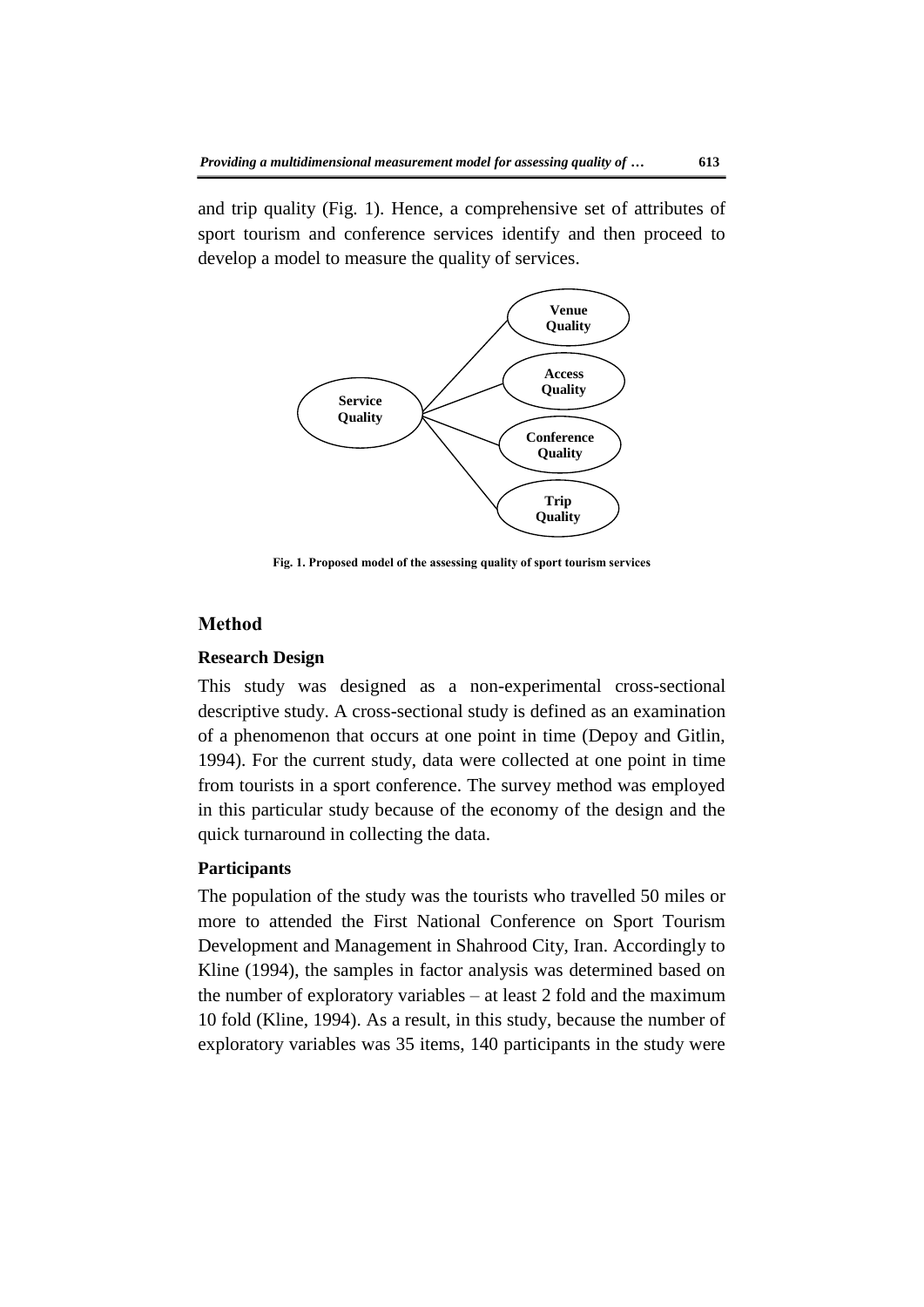recruited based on a non-probability sampling method. A convenience sampling technique was used to select subjects for the study. Convenience sampling is a non-random sampling technique, which is typically conducted in a non-probability sampling method so that, asked them to take part in the study and to complete the standardized, self- administered questionnaire. The participants were assured that all information gathered would be held confidential, presented in group from and only used in this study. The surveys distributed included a cover letter that explained the project and requested participation, and instrument. Finally, participants who expressed an interest in the results will receive a summary of the findings and their interpretations upon their request.

A total of 140 initial responses have been received. In order to ensure the accuracy of the survey results, selected the same answer for all question or having too many missing answers were excluded. Thus, the final sample consisted of 136, resulted in a response rate of (97.14%).

Amongst the respondents, (58.8%) were male and (41.2%) were female. Age of participants ranged from 19 to 42 years with a mean age of 26.24 years (Std. Deviation =5.05); as it shows in Table 1, the majority of respondents were single (72.1%). Close to (60%) of respondents traveled between 1 to 2 times per year in order to attend sport conferences. Also, some information about respondents is presented in Table 1.

| <b>Measure</b>                                                                        | <b>Item</b>       | <b>Frequency</b> | Percentage $(\% )$ |
|---------------------------------------------------------------------------------------|-------------------|------------------|--------------------|
| Gender                                                                                | Male              | 80               | 58.8               |
|                                                                                       | Female            | 56               | 41.2               |
| Education<br>Marital status<br>Travel to participate in sport<br>conferences per year | Associate degree  | 9                | 6.6                |
|                                                                                       | Bachelor's degree | 33               | 24.3               |
|                                                                                       | Master's degree   | 52               | 38.2               |
|                                                                                       | D.C.              | 42               | 30.9               |
|                                                                                       | Single            | 98               | 72.1               |
|                                                                                       | Married           | 38               | 27.9               |
|                                                                                       | $1-2$             | 81               | 59.6               |
|                                                                                       | $3-5$             | 36               | 26.5               |
|                                                                                       | $6-12$            | 9                | 6.6                |
|                                                                                       | More than 12      | 10               | 7.4                |

**Table 1. Sample characteristics**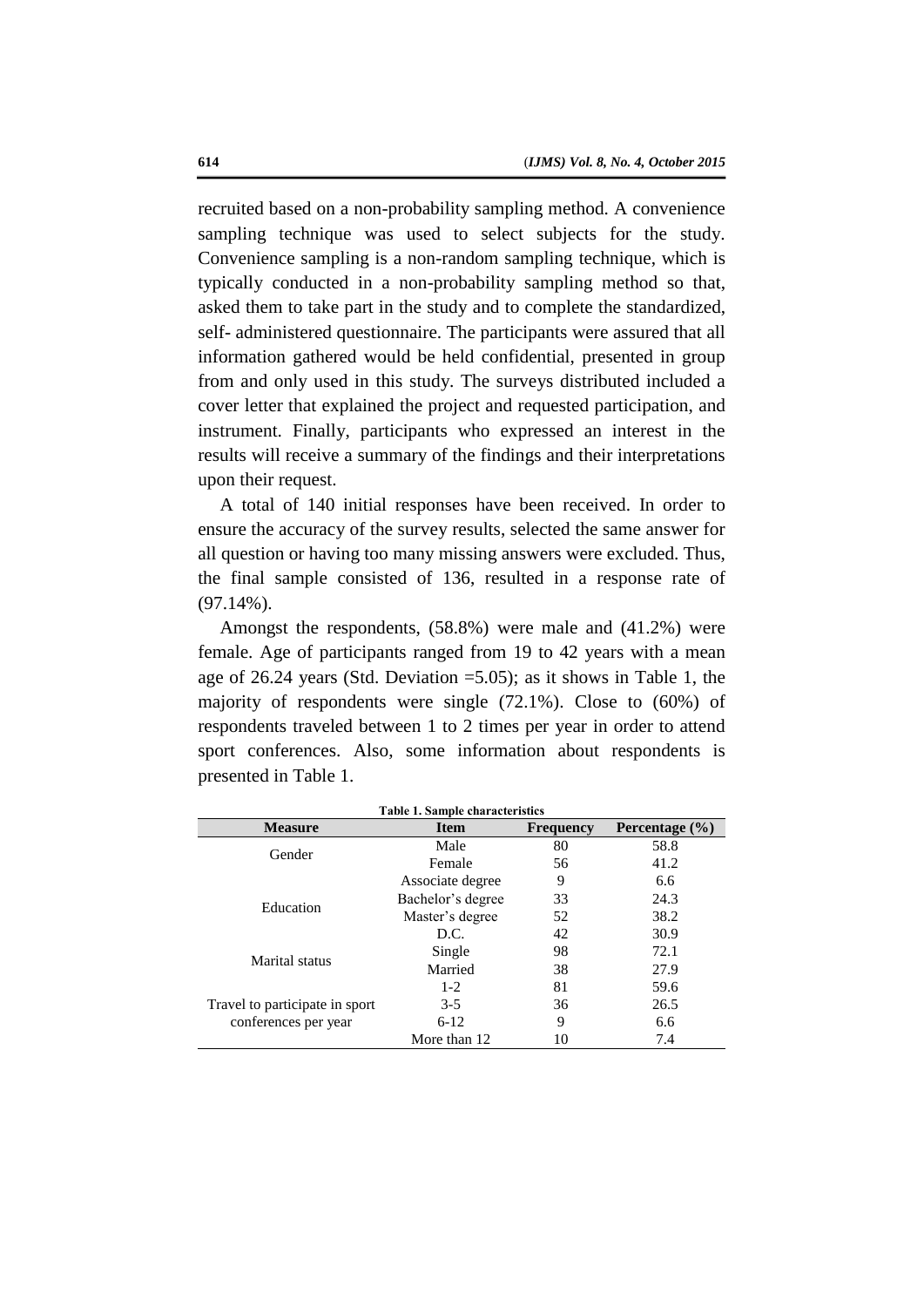#### **Data Collection**

To test the proposed model, data from tourists were collected using a structured questionnaire. Based on an extensive review of literature from service marketing within sport and tourism, 35 items were generated to measure service quality. Measures were translated from English into Persian. Hence, to ensure content validity, they were assessed by a panel of experts comprised of ten professors familiar with the services literature and sport tourism, and based on their feedbacks; some items were reworded, added or deleted so that respondents would understand the questions correctly. For each item, a five-point Likert scale was used with anchors from "1=strongly disagree" to "5=strongly agree" to measure respondents' agreement levels on each item. The final questionnaire also included questions about demographics. Next, a pre-test of the questionnaire was conducted with 30 respondents to confirm that the instrument and measures were clear, legible and understandable. Based on respondents' feedback, the questionnaire was revised and finalized. Also, to assess the internal consistency (reliability) of the questionnaire's items, Cronbach's alpha was calculated. The reliability of the scale was found to be:  $\alpha = 0.93$ .

#### **Data Analysis and Results**

#### **Test for validity and reliability**

To test for construct validity, scale items were analyzed using the principal components method of factor analysis with VARIMAX rotation (Table 2). Results of exploratory factor analysis show the existence of four clean dimensions explaining 53.82% of the total variance. Factor loadings of the scale items were relatively large, ranging from 0.451 to 0.872. These were significantly more than the minimum acceptable threshold for adequately representing the construct validity of 0.45. The first factor had fifteen items and explained the largest variance (24.87%) and clearly represented the Venue Quality (VQ) dimension of the service quality. The second factor contained eight items, and this explained 10.35% of the total variance and corresponded with the Conference Quality (CQ)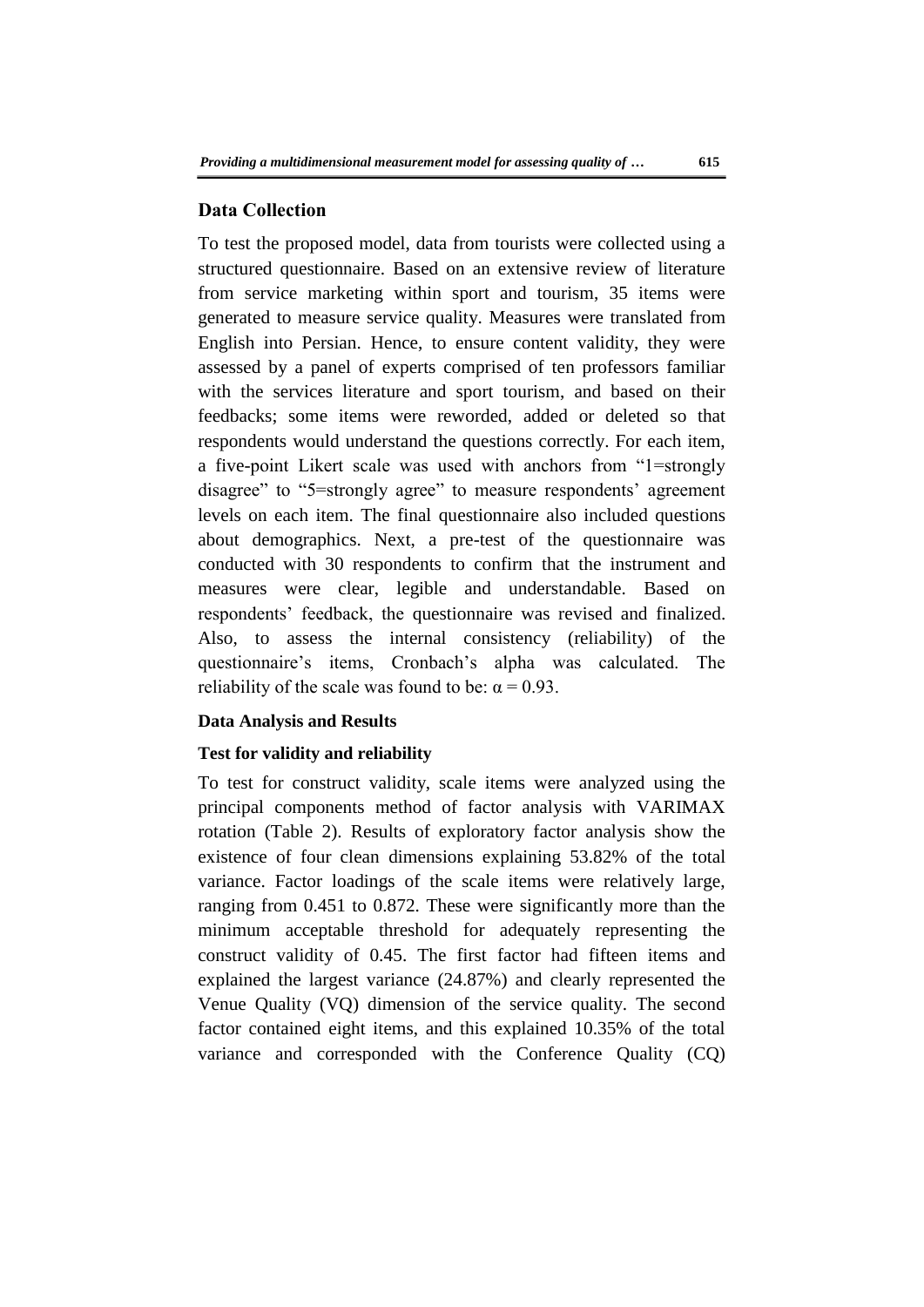dimension of the construct. The third factor had five items, explaining 10.17% of the total variance and corresponding to the Access Quality (AQ) dimension of the construct. Finally, the fourth factor contained four items, and this explained 8.42% of the total variance and corresponded with the Trip Quality (TQ) dimension of the construct. Furthermore, the Kaiser-Meyer-Olkin (KMO) measure of sampling adequacy was used to assess the appropriateness of factor analysis (Hair *et al*., 1995). The KMO measure was computed and the results indicate an index of 0.709, ensuring an excellent sampling adequacy and supporting the determined factor structures. Reliability of the scale was assessed using Cronbach's alpha. The values of Cronbach's alpha obtained for four factors ranged from 0.706 to 0.926, indicating very good reliability scores and exceeding the 0.70 threshold cited in the literature. For discriminant validity, the estimated correlations between the four bases were from 0.386 to 0.612 (Table 3), which is less than the recommended value of 0.85 (Kline, 2005).

|                                                                      | Venue          | <b>Conference</b> | <b>Access</b>  | Trip           |
|----------------------------------------------------------------------|----------------|-------------------|----------------|----------------|
| <b>Scale items</b>                                                   | <b>Quality</b> | <b>Quality</b>    | <b>Quality</b> | <b>Quality</b> |
| Venue of the conference                                              | 0.872          |                   |                |                |
| Staff of provide catering in<br>accommodation                        | 0.789          |                   |                |                |
| Kindness from the staff of<br>conference's venue                     | 0.766          |                   |                |                |
| The conference registration fee                                      | 0.713          |                   |                |                |
| Food cost at conference venue                                        | 0.708          |                   |                |                |
| Design of conference hall                                            | 0.706          |                   |                |                |
| Special equipment at conference hall                                 | 0.687          |                   |                |                |
| The sights of conference hall                                        | 0.686          |                   |                |                |
| Hygiene and cleanliness of conference<br>venue                       | 0.647          |                   |                |                |
| The internet service at conference<br>venue                          | 0.646          |                   |                |                |
| The conference hall was best                                         | 0.622          |                   |                |                |
| Prayer room at conference hall                                       | 0.607          |                   |                |                |
| Access of conference hall                                            | 0.588          |                   |                |                |
| The conference hall appealing                                        | 0.579          |                   |                |                |
| Useful guidelines at conference                                      | 0.484          |                   |                |                |
| The presence individuals with high<br>scientific level at conference |                | 0.707             |                |                |

**Continue Table 2. Results of factor analysis and reliability coefficients**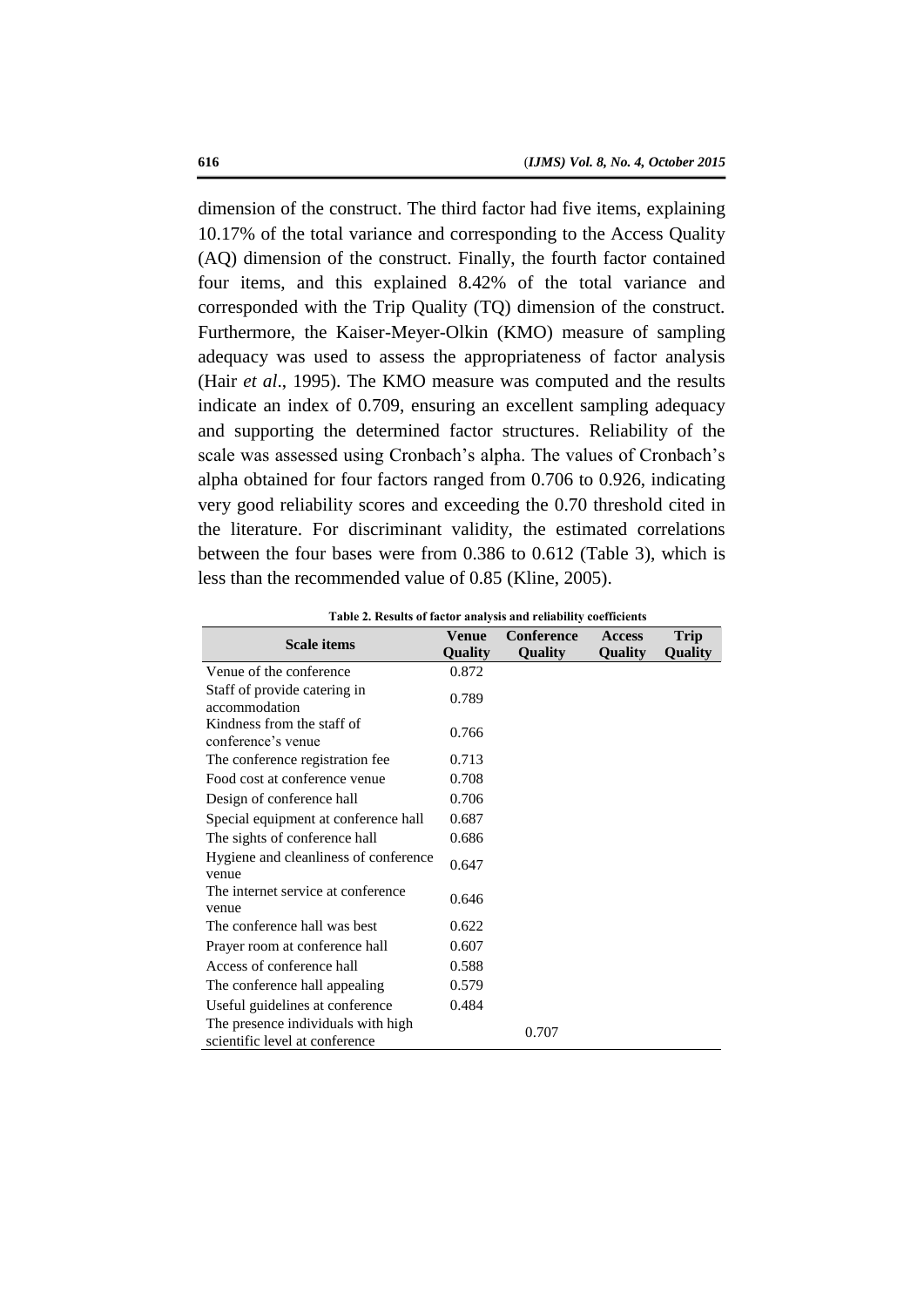| minuv Tabiv 2. iwoulis of factor analysis and renability coefficients<br><b>Scale items</b> | <b>Venue</b><br>Quality                                                 | <b>Conference</b><br>Quality | <b>Access</b><br>Quality | <b>Trip</b><br><b>Quality</b> |
|---------------------------------------------------------------------------------------------|-------------------------------------------------------------------------|------------------------------|--------------------------|-------------------------------|
| Easy to understand presentations                                                            |                                                                         | 0.566                        |                          |                               |
| Good Ad and public announcement<br>about conference                                         |                                                                         | 0.553                        |                          |                               |
| Planning several ceremony for<br>conference                                                 |                                                                         | 0.532                        |                          |                               |
| Presence officials at conference                                                            |                                                                         | 0.526                        |                          |                               |
| Content of conference                                                                       |                                                                         | 0.522                        |                          |                               |
| The conference was best                                                                     |                                                                         | 0.490                        |                          |                               |
| Individuals who presented                                                                   |                                                                         | 0.476                        |                          |                               |
| Access to amenities during the trip                                                         |                                                                         |                              | 0.693                    |                               |
| Access to around the city                                                                   |                                                                         |                              | 0.681                    |                               |
| Access to the conference city                                                               |                                                                         |                              | 0.608                    |                               |
| Access to conference venue                                                                  |                                                                         |                              | 0.578                    |                               |
| Access to routes and paths of<br>conference city                                            |                                                                         |                              | 0.539                    |                               |
| On how trip                                                                                 |                                                                         |                              |                          | 0.720                         |
| Proper and perfect process to reach<br>the conference venue and city                        |                                                                         |                              |                          | 0.714                         |
| Accommodations costs                                                                        |                                                                         |                              |                          | 0.683                         |
| Being interesting and pleasant trip<br>experiences                                          |                                                                         |                              |                          | 0.451                         |
| Percentage of variance explained                                                            | 24.87                                                                   | 10.35                        | 10.17                    | 8.42                          |
| Cumulative % of variance explained                                                          | 24.87                                                                   | 35.22                        | 45.39                    | 53.81                         |
| Cronbach's alpha                                                                            | 0.926                                                                   | 0.807                        | 0.745                    | 0.706                         |
| Table 3. Correlations among dimensions                                                      |                                                                         |                              |                          |                               |
| $\mathbf{D}$ :                                                                              | $M_{\text{com}}$ $C_{\text{L}}$ $D_{\text{c}}$ $\mathcal{L}_{\text{c}}$ |                              | $\rightarrow$            | $\mathbf{r}$                  |

**Continue Table 2. Results of factor analysis and reliability coefficients**

| Table 3. Correlations among dimensions |             |                       |           |           |           |
|----------------------------------------|-------------|-----------------------|-----------|-----------|-----------|
| <b>Dimensions</b>                      | <b>Mean</b> | <b>Std. Deviation</b> |           | 2         | 3         |
| 1. Venue Quality (VQ)                  | 2.333       | 0.758                 |           |           |           |
| 2. Conference Quality (CQ)             | 1.983       | 0.646                 | $0.612**$ |           |           |
| 3. Access Quality (AQ)                 | 2.273       | 0.637                 | $0.548**$ | $0.415**$ |           |
| 4. Trip Quality (TQ)                   | 2.229       | 0.806                 | $0.408**$ | $0.473**$ | $0.386**$ |
| **significant at P<0.001               |             |                       |           |           |           |

#### **Model Testing**

Since the proposed multidimensional service quality model was generated from the review of the existing literature, it is necessary to empirically confirm that the model is supported by the survey data. For this purpose, Confirmatory Factor Analysis (CFA) was carried out using AMOS 18. In this analysis using item parceling (combining items into small groups of items within scales or subscales). Bandalos and Finney (2009) report that the three most common reasons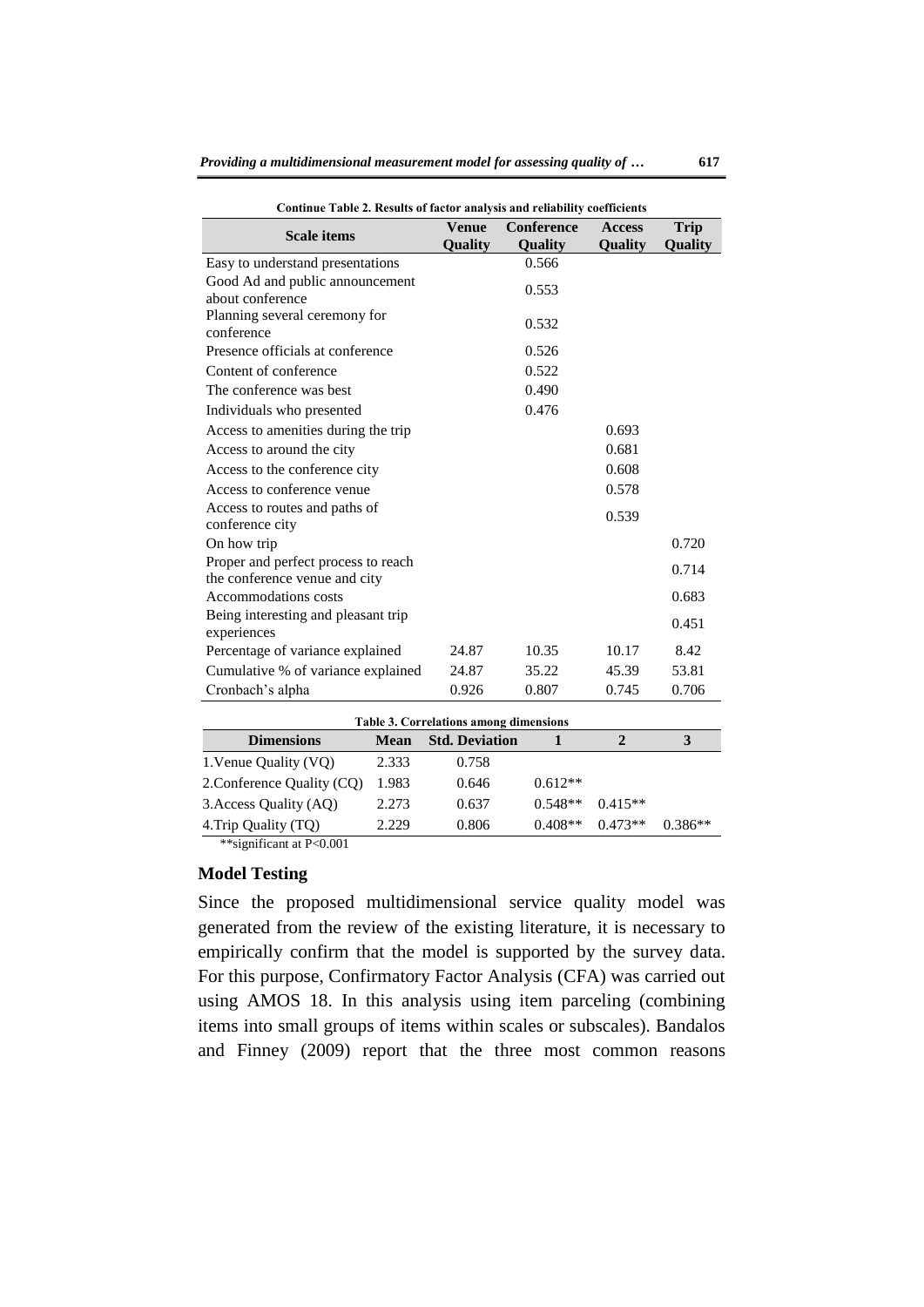researchers cite for using item parceling are to increase the stability of the parameter estimates improve the variable to sample size ratio, and to remedy small sample sizes. Then, a series of confirmatory factor analysis were estimated to confirm the proposed multidimensional model. Figure 2 and table 4 present the measurement model and the results of model fit indices. For this study, the test for equality of covariance and means yields a chi-square of 88.73 with 23 degrees of freedom  $(P = 0.001)$  and a RMSEA of 0.142. The RMSEA tends to impose a harsher penalty for complexity on smaller models with relatively few variables or factors. This is because smaller models may have relatively few degrees of freedom, but larger models may have more "room" for higher df values. Consequently, the RMSEA may favor larger models. In contrast, the Goodness-of-Fit Index (GFI), was relatively insensitive to model size (Kline R. , 2011). While these fit measures suggest a good fit, the other fit indices also pointed to a fair and acceptable model fit (NFI= 0.888, CFI= 0.914, GFI= 0.873). In so far as the proposed model fit the data reasonably well, we did not modify the model in any way as suggested by Schreiber et al. (2006). In addition, because of Chi-square statistics' sensitivity to sample size, the normed chi-square  $(\chi^2/df)$  was recommended as a measure of model fit (Kline, 2005). In this model, Chi-square to degrees of freedom was 3.715. Bollen (1989) proposed that values of normed chi-square of 2.0, 3.0, or even as high as 5.0, have been considered as indicators of reasonable fit.

| <b>Fit indices</b>                              | <b>Score</b> |
|-------------------------------------------------|--------------|
| Chi-square                                      | 85.456       |
| Degrees of Freedom (DF)                         | 23           |
| Chi-square to degrees of freedom                | 3.715        |
| P-value                                         | 0.001        |
| Comparative Fit Index (CFI)                     | 0.914        |
| Normed Fit Index (NFI)                          | 0.888        |
| Goodness of Fit Index (GFI)                     | 0.873        |
| Incremental Fit Index (IFI)                     | 0.915        |
| Root Mean Square Error of Approximation (RMSEA) | 0.142        |

**Table 4. Model fit indices**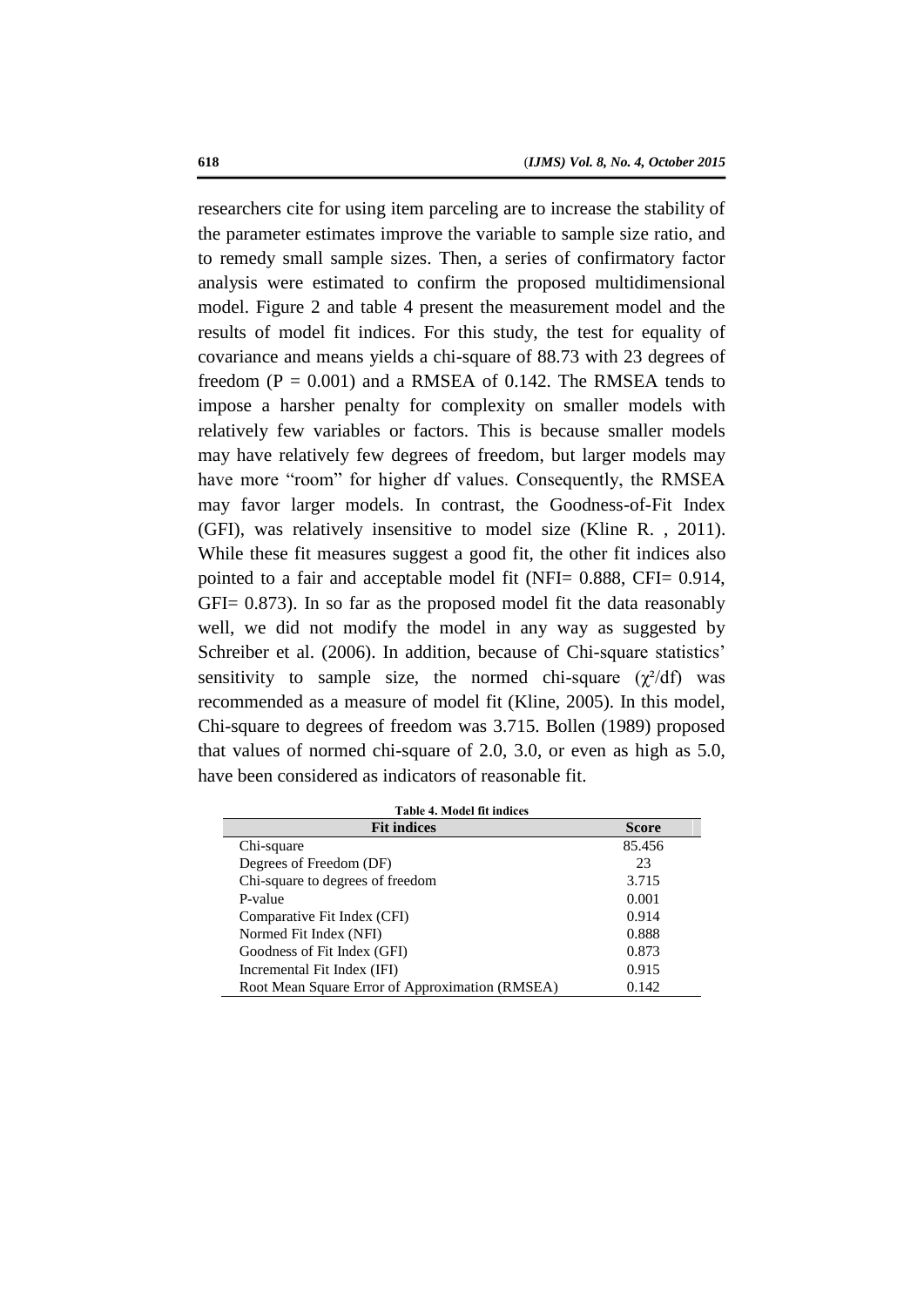

**Fig. 2. Service Quality Measurement Model at Sport Conference**

#### **Discussion**

Every year, tenth, hundreds and thousands congress, meetings, conferences, seminars, symposium and so on holding perimeter sports subjects in entire world. Participants in every program according to subject and its importance get together for several days and after discussing and elapsing short duration that its details determined based on timing program; separate from each other. Therefore events contain sport, reckon attractiveness and are charming factor for tourism in city or country. Sport tourism is services industry and mainly affected by theirs quality. Shonk (2007) explain one important attribute in tourism that called services industry. In fact, improving service quality by tourism organizations and organizer sport conferences is important index in evaluating operation. Therefore, demographic characteristics (such as age, gender, education) are impact factor on tourist's expectation and should attention be paid to them for anticipating the extent of tourists presence (Tikander, 2010). In this study, mean age of samples  $(26.24 \pm 5.05)$  showed that the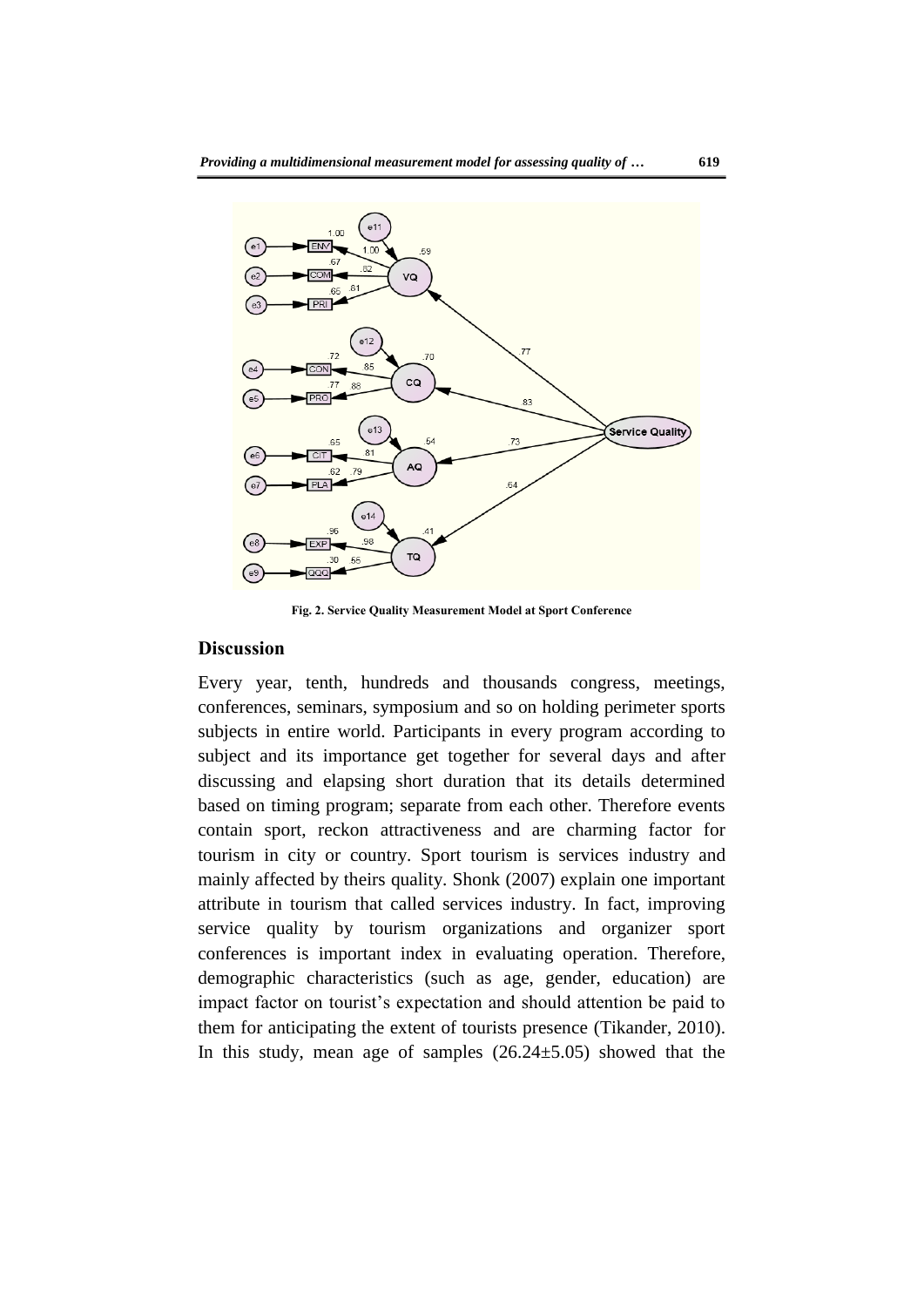majority of participants in this event were young and students. Also, age is important criterion for judgment related to income. Therefore, we have expectated that average of income in sample is relatively middle (because individual has private income and with regard to moral value we do not ask them directly). Hence attention should be paid to this point that extent of income in tourists could effect on their expectation and understanding quality of services. In this study, most present tourists (%38.2) had MA degree, which showed their affinity and motivation toward participation in the scientific conferences. Cha, Mccleary and Uysal (1995), believed that education is mainly variable that tourist motivations can be different based on their educations. For example, it is determined that individual with high education has more affinity to travelling (Braz, 2002).

From point of view of gender's separation in tourists, %58.8 are men and %41.2 are women, that indicates the presence of women in these conferences as tourist, since majority events in our country are single gender and men have maximum presence in it; hence, this problem is unfavorable for sport tourism section and causes disappearing of target market. Therefore, holding sport scientific conferences can help to attract tourists especially in women part, because most part of society as target market in tourism, it does not have any restriction for presence in event sport.

Also, approximately %60 individuals traveled only 1 to 2 time in year for participating in sport conferences, that showed low reception individual from these events, while approximately %7.5 of them more than 12 times in year travel for participating in sport conferences, as a result organizer should pay attention to attract individual and recognize the main factor and effective on service quality and improving one of the action.

A basic principle of quality management is to improve quality, which is must first be measured. On the basis of the need to develop specific measurement tools for different services (Carman, 1990), this study aimed at developing and validating a model specifically for measuring sport conference service quality. A multidimensional model has been proposed based on an extensive literature review and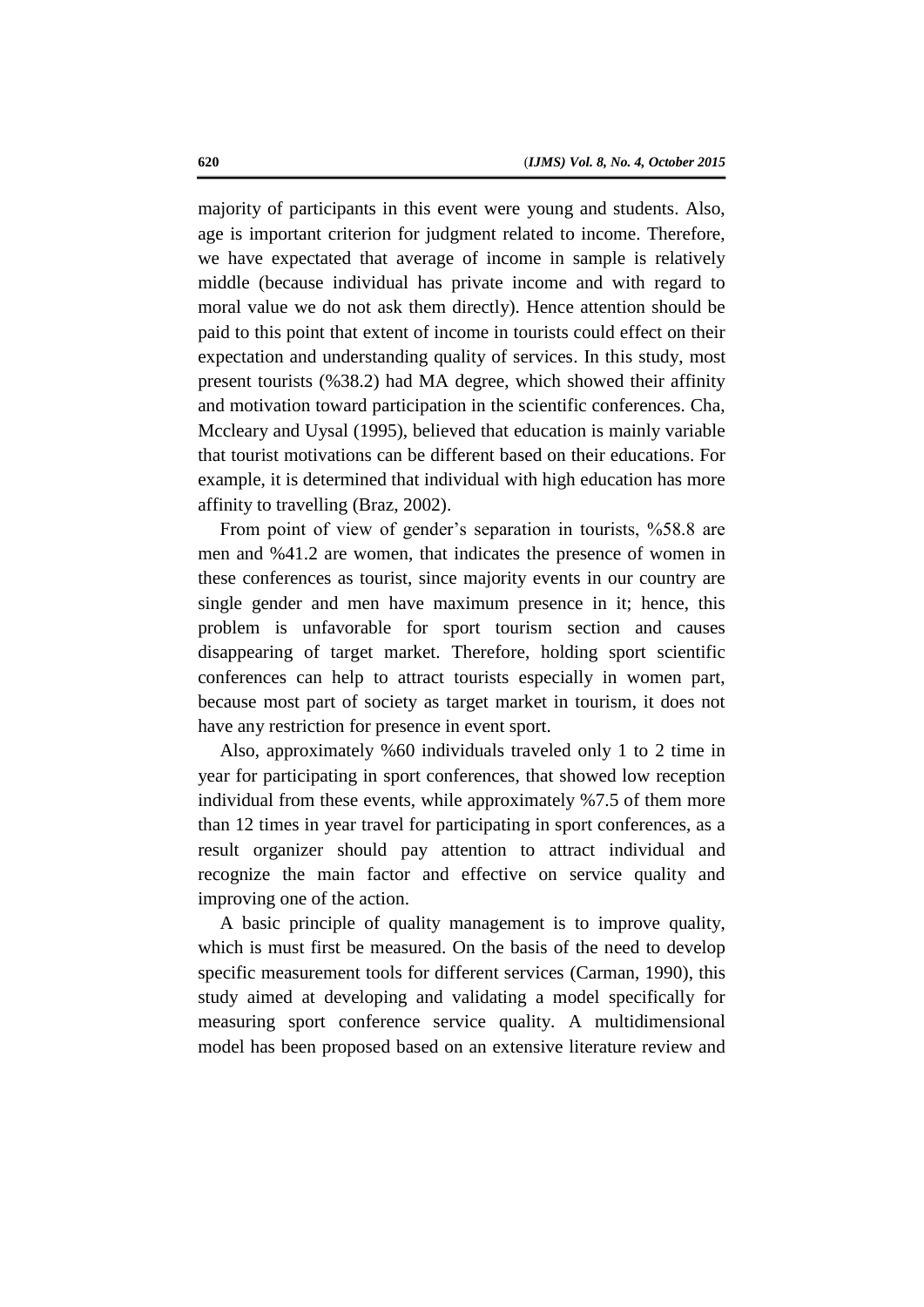then tested and validated by the survey data collected. This model provides a very useful tool, for both researchers and practitioners, for measuring and managing service quality in the sport conferences.

Finding of this study showed that attendees in conference form their service quality perceptions based on their evaluations of four primary dimensions including: venue quality, conference quality, access quality and trip quality.

The results related to inferential analysis data showed from 35 items of questionnaire about service quality, which 32 items had high value. Accordance to exploratory factor analysis, these items classified in 4 groups. Adventing 4 factors in this study were convergent with desired dimension by Shonk and Chelladurai (2008) and adverse with 9 factors model by Kelley and Truly (2001). Of course these investigators measured services quality in sport matches.

First factor had called "Venue Quality". This factor refers to quality of hall conference, hygienic situation and internet service, manner of contact in personnel, and existence prayer room. Between these item, "Venue of the conference", "Staff of provide catering in accommodation", "Kindness from the staff of conference's venue", and "The conference registration fee" had the most factor loading in this factor. Therefore, for improving quality in service, it is necessary to pay more attention to qualities of venue, manner and encounter of personnel with participants and proportion cost of register with participant's income.

Second factor is "Conference Quality" and refer to individual presence with high scientific degree, formal authorities presence, conference content and manner of presentation. According to items of this factor, for obtaining favorable quality in this section, attention should be paid to invite scientific individual and important professors for presence and lecture in conferences. Also, manner or way of information technology and advertising about conferences could lead to desired quality. In addition to designing and having plan and different ceremony for participants, can help to quality.

Third factor is called "Access Quality". Meaning of this factor is ease and velocity on reaching participants to this city and hall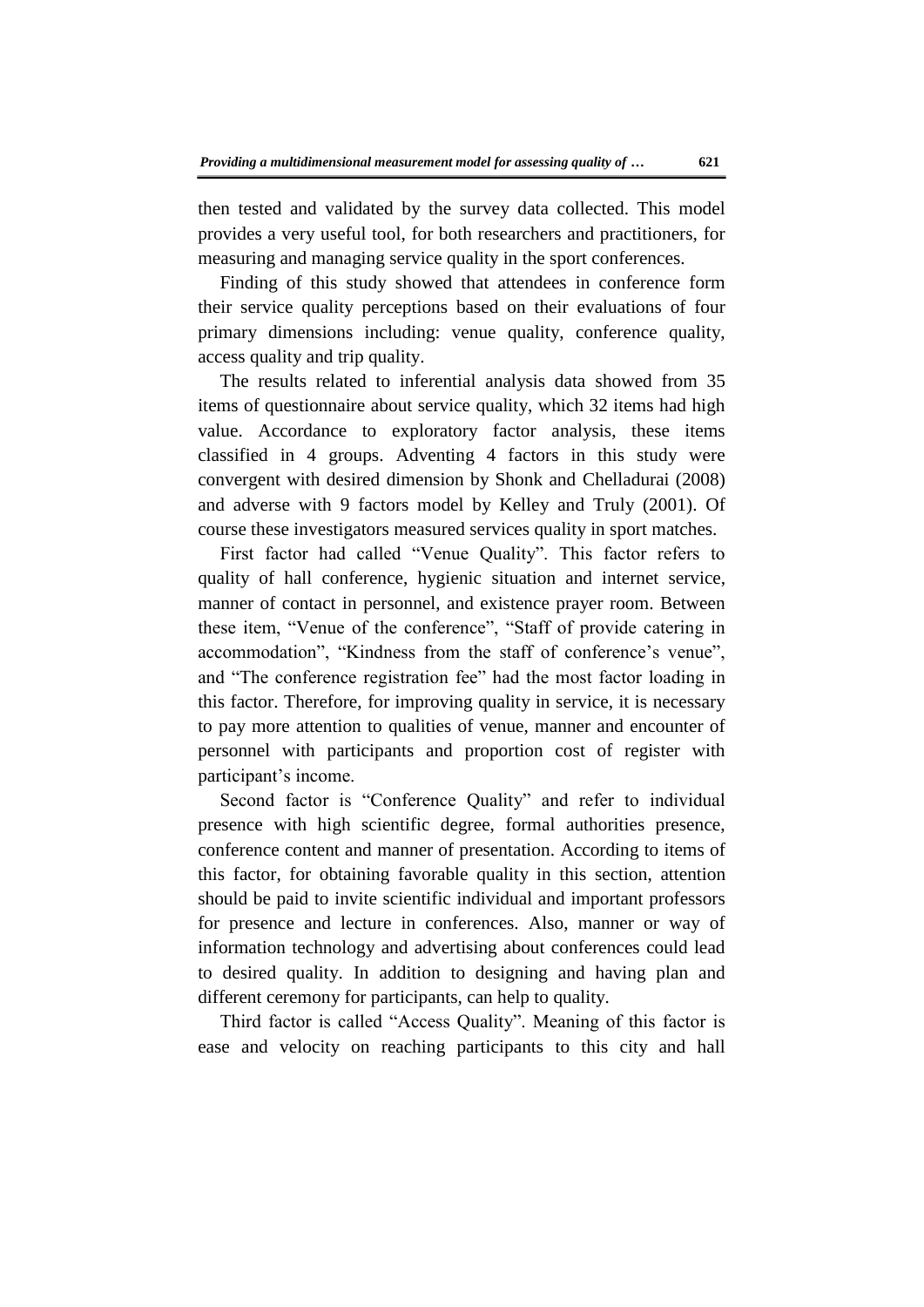conference. "Accessing to amenities during the trip", "Accessing to around the city", "Accessing to the conference city", "Accessing to conference venue" were the most factors loading in this part. For improving and achieving to service quality, welfare was applied and hall was selected in suitable place that majority of participants have easy access to it and it is one of the responsibilities on holders sport conferences.

Final factor is "Trip Quality" and it refers to desired experience of tourism and resident's cost in city of holding conferences. Supplying condition that tourists can obtain desireable experience from travelling to this city and adjusting resident's cost in city can lead to improve service quality, especially tourism quality.

Each of the four identified and verified dimensions had significant loading. For practitioners, the thirty two items across four factors can serve as a useful diagnostic purpose. They can use the validated scale to measure and improve service quality.

Results related to confirmatory factor analysis showed that 4 factors indentified throughout exploratory factor analysis were effective on service quality in sport tourism. As a result, practitioners must pay attention to four factors all together for obtaining desireable service quality in this area. Between these factors, "Conference Quality" had the most effect on service quality. This result showed that presence elite individual, important professor for lecture and presentation article in conference along with suitable planning and variety ceremony had high effect on conference quality and in turn at total service quality. In this case, Shonk and Chelladurai (2008) believe that among quality dimensions in sport tourism service, contest is the most important factor on service quality and it has main portion in satisfying tourists.

"Venue Quality" was second factor that had the most effect on service quality. Price variable, interaction with personnel and conference environment had the most effect on this factor. Therefore paying attention to register fee and cost related to food are important in quality and it is necessary for holders and authorities to take into account the income level of participants, politics and its method in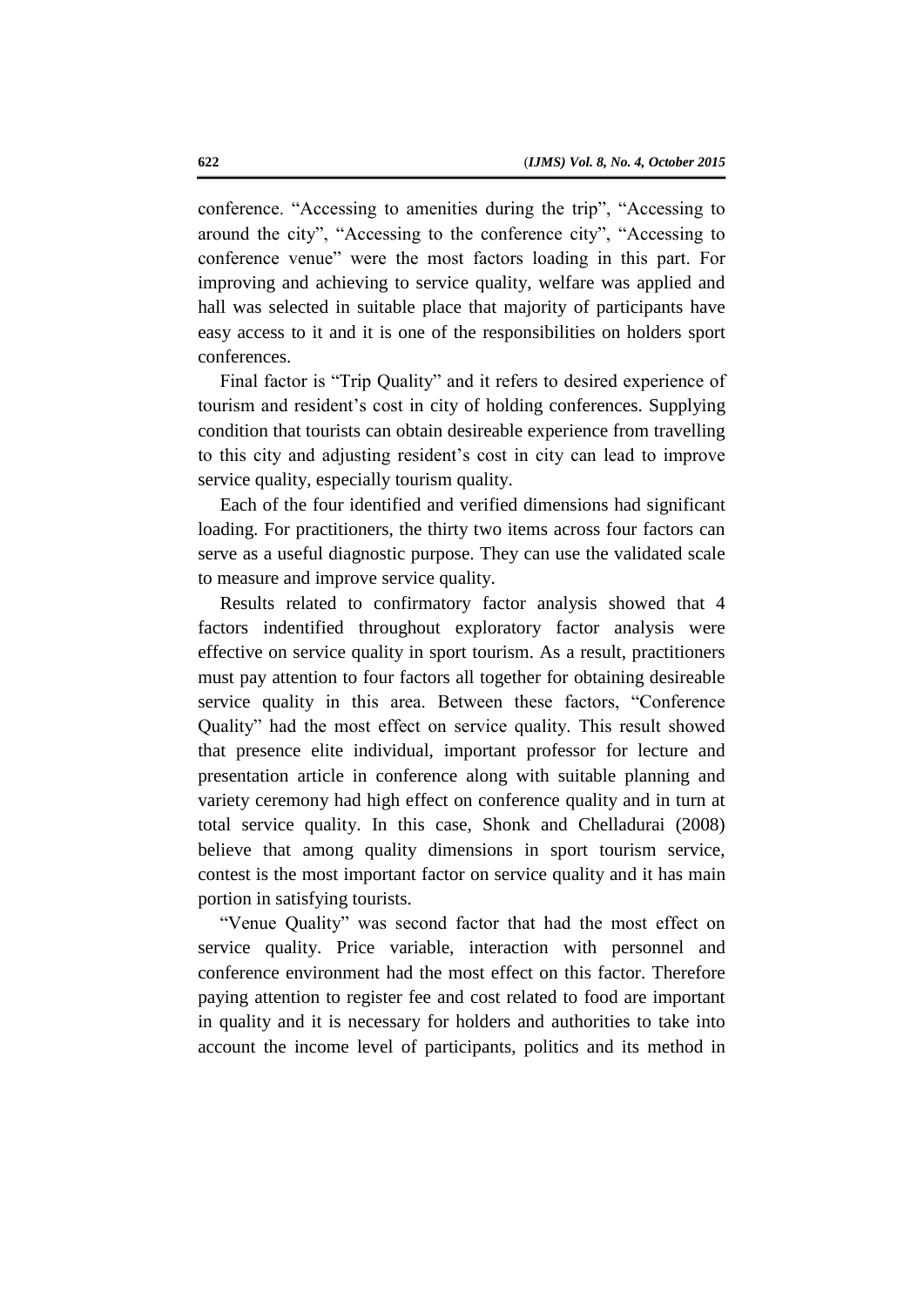order to be adjusted. In addition to contact and manner of personnel, giving guidance from them to tourists is effective on quality of venue and tourism service. Since service's personnel in these conferences are temporary part-time workers or volunteers, it's necessary for having quality, they are educated. Interest, ability, politeness, sympathy, contact, and adornment in personnel are items for accessing to desireable quality in venue quality. Also attractiveness in conference hall, prayer room, internet service, hygiene situation and cleanliness are another items in quality that authorities should try to create such environment. Bitner (1990) noted that variations in physical environment can affect perceptions of an experience independently of the actual outcomes. When participants enter to internal place and conference hall, they will be busy to watching it, using beautiful scene, presentation information and amusing them during pause main services, which lead to delightful expectation and improving service quality. In addition, cleaning in these positions that tourists forced stay several days had mail role, for example, cleanliness of conference hall, empting dustbin, sterile restrooms can also effect on quality that tourists perceived. Venue is not only become clean before reaching participants but also during holding it should be clean continually. In this regard, Shonk and Chelladurai (2008) suggested that noise level, odors, temperature, colors, textures, and comfort of furnishings may influence perceived quality in the service encounter.

The third factor that had the most effect on service quality was "Access quality". These factors include access to city and conference hall, between these items; access to conference hall was important and had most effect on this factor. This result showed ease of access to different places like reaching to city and conference hall affected service quality. Therefore, holding sport scientific conferences in place that tourists have better access to them and creating public transportation for movement participants from different places of city to conference hall lead to improving service quality. Also, Getz (2005) stated that accessibility may relate to such details as parking areas, airports, freeways and public transportation. Sport tourists are more likely to perceive a higher quality experience when they can easily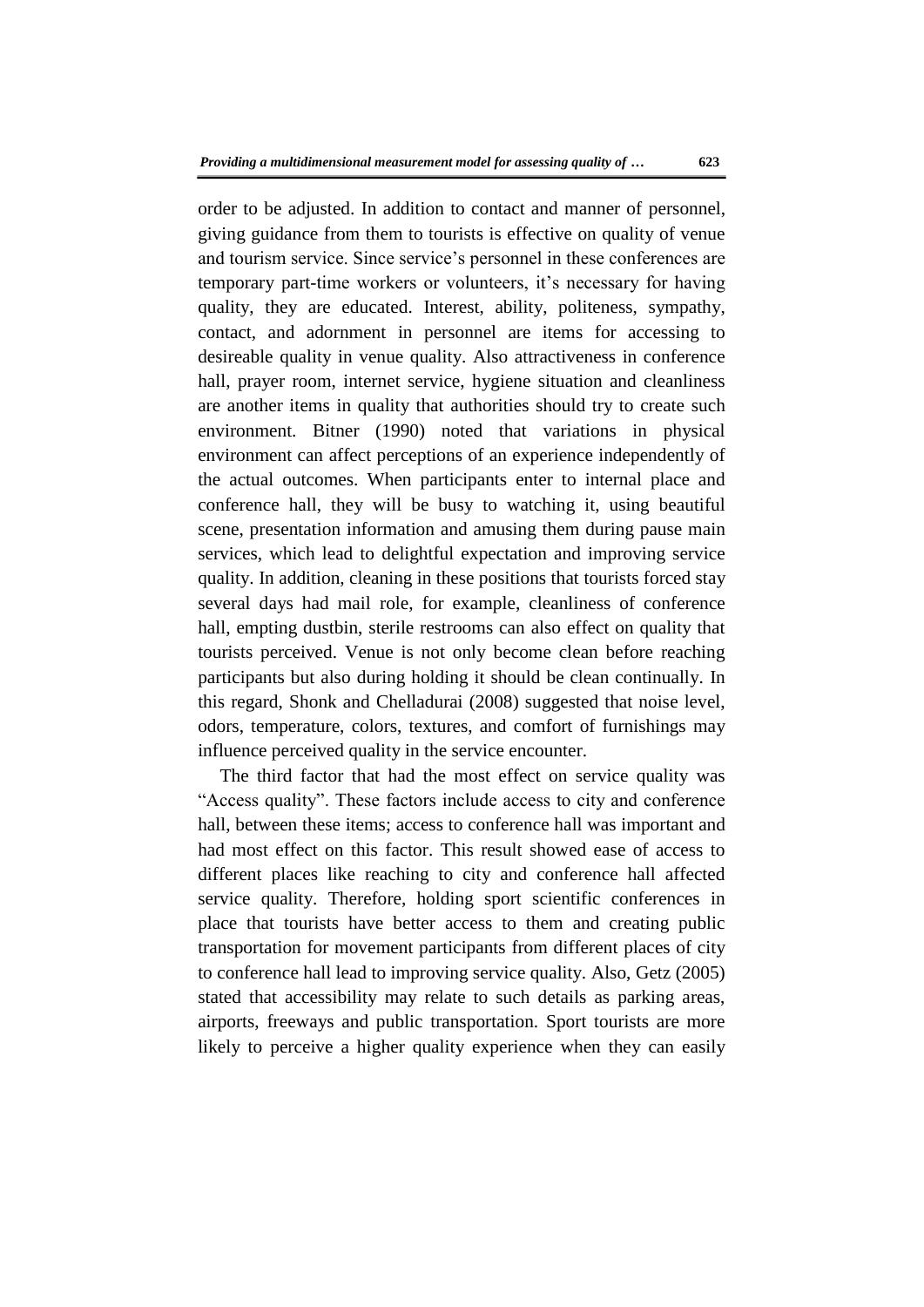access the various places and things they want to see and do (Shonk and Chelladurai, 2008).

Final factor was "Trip Quality" that effects on service quality. This factor indicates travelling experience and pleasant to city and service quality.

## **Conclusion**

Service quality in sport tourism is service industry and has especial importance on the other hand. And for obtaining desireable quality, it should be recognized the main aspect of service quality, on the other hand. Our model is focused on event sport tourism referring to a specific type of sport tourism where individuals travel to be attendees at an organized sport conference in a distant place. Creation 4 factors related to service quality, emphasize its multidimensional and indicate that for improving service quality, should pay attention to whole aspects together. Also, we present a model in this study that indicates the effect of "Conference Quality", "Venue Quality", "Access Quality" and "Trip Quality" on service quality in sport tourism. Hence, for obtaining desire service quality in sport tourism or improving it, attention should be paid to content conference, exact planning for holding, polite manner in personnel, especially facilities and favorable in conference hall and ease access to conference hall.

## **Limitations and Future Research**

A few limitations of this study should be acknowledged; however, we argue that these should be seen as opportunities to design and develop robust future studies. Firstly the sample used in this study limits our ability to generalize these results to broader populations. The sample was collected from a single Sport Conference in Iran. Future studies could use more comprehensive samples and sampling method in order to significantly improve the generalisability of the results. Secondly, perceive service quality was assessed by collecting data from existing customers. Generalisability of the results may be difficult to extend beyond Iran's boundaries; therefore, needs to be tested in other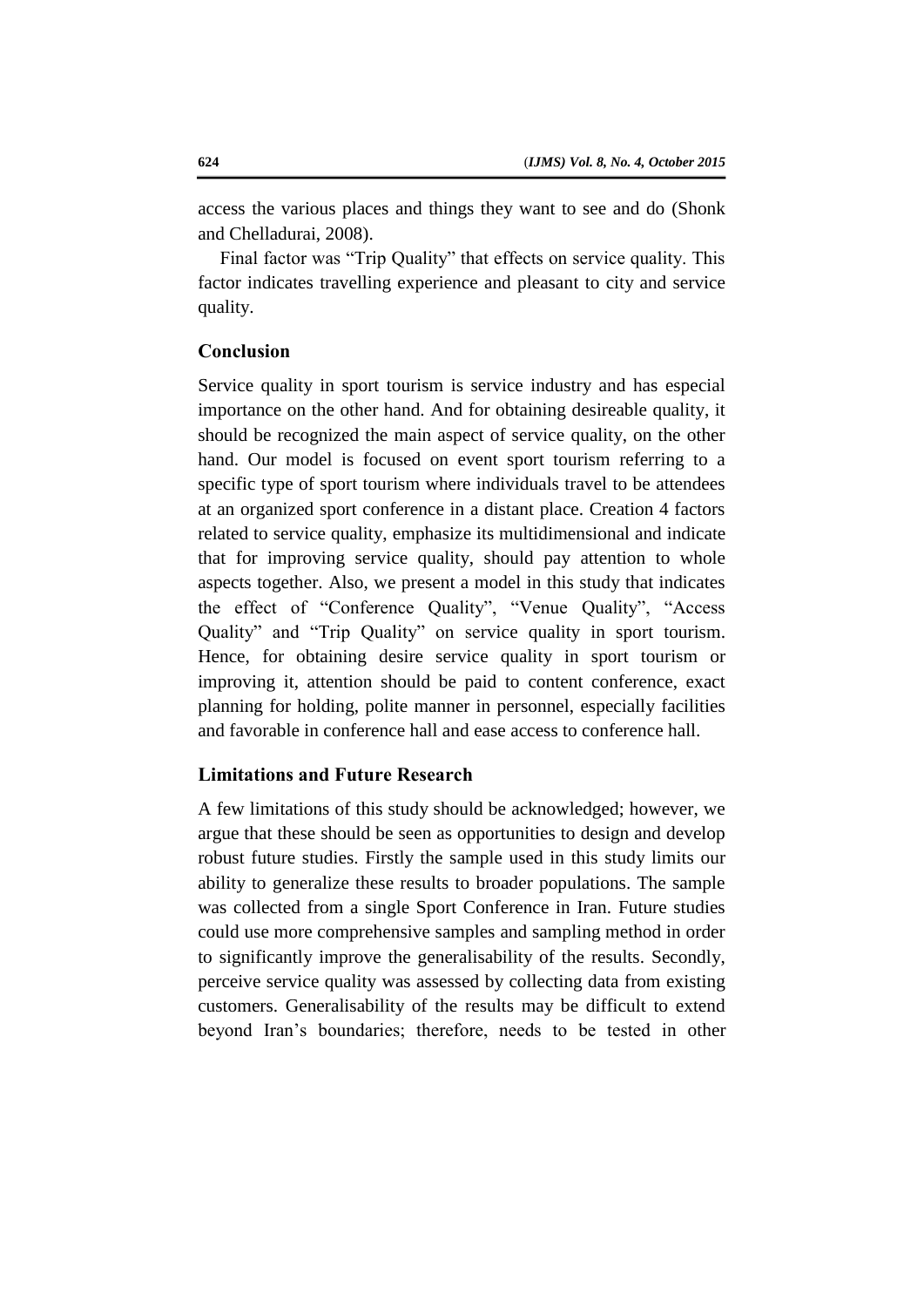countries and environments. Further studies should apply the measurement instrument in different countries and with different cultural, competitive and market environments in order to test the consistency of our model. Finally, future studies should investigate the relationship between service quality (as measured with the model) and other important organizational outcomes such as customer satisfaction, customer loyalty, value and repurchase intention. We expect that such studies would confirm a positive relationship between service quality and organizational outcome variables in the sport conferences.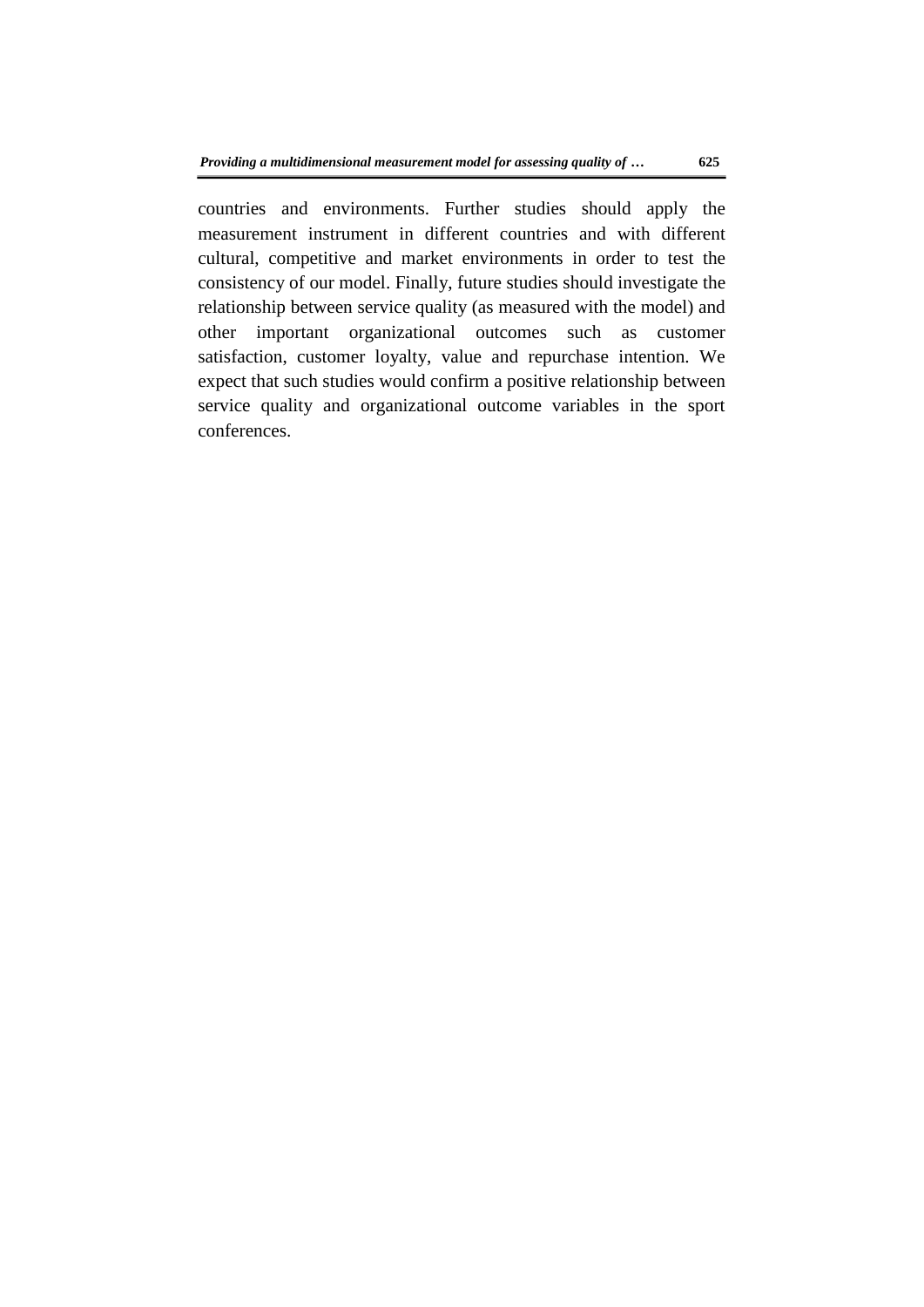#### **References**

- Alexandris, K.; Douka, S. & Balaska, P. (2012). "Involvement with active leisure participation: does service quality have a role?". *Managine Leisure,* 17(1), 54 - 66.
- Alexandris, K.; Zahariadis, P.; Tsorbatzoudis, C. & Grouios, G. (2004). "An empirical investigation of the relationship among service quality, customer satisfaction and psychological commitment in a health club context". *European Sport Management Quarterly,* 4(1), 36 - 52.
- Babakus, E. & Boller, G. W. (1992). "An empirical assessment of the SERVQUAL scale". *Journal of Business Research,* 24, 235-268.
- Baker, D. A. & Crompton, J. L. (2000). "Quality, satisfaction and behavioral intentions". *Annals of Tourism Research,* 27(3), 785 - 804.
- Bandalos, D. & Finney, S. (2009). "Item Parceling Issues in Structural Equation Modeling". In G. A. Marcoulides, & R. Schumacker, *New Developments and Techniques in Structural Equation Modeling* (pp. 269-296). Taylor & Francis.
- Bitner, M. J. (1990). "Evaluating Service Encounters: The Effects of Physical Surroundings and Employee Responses". *Journal of Marketing,* 54(2), 69 - 82.
- Bollen, K. A. (1989). *Structural equations with latent variables.* New York: Wiley.
- Bradish, C. L. (2003). *An Examination of the Relationship between Regional Sports Commissions and Organizational Structure.* Electronic Theses, Treatises and Dissertations, Florida State University. Retrieved from http://diginole.lib.fsu.edu/etd/3415.
- Brady, M. K. & Cronin Jr., J. J. (2001). "Some new thoughts on conceptualizing perceived service quality: A hierarchical approach". *Journal of Marketing,* 65(3), 34 - 49.
- Braz, J. I. (2002). "Sport for all moves people around the globe: New perspective for tourism". *Journal of Asiana Sport For All,* 1, 47-52.
- Carman, J. M. (1990). "Consumer perceptions of service quality: An assessment of the SERVQUAL". *Journal of Retailing,* 66(1), 33 - 55.
- Cha, S.; Mccleary, K. w. & Uysal, M. (1995). "Travel Motivations of Japanese Overseas Travelers: A Factor-Cluster Segmentation Approach". *Journal of Travel Reserch,* 34(1), 33-39.
- Chalip, L. (2004). "Beyond Impact: A General Model for Sport Event Leverage". In B. W. Ritchie, & D. Adair, *Interrelationships, Impacts and Issues* (pp. 226 - 252). Tonawanda, NY: Channel View Publications.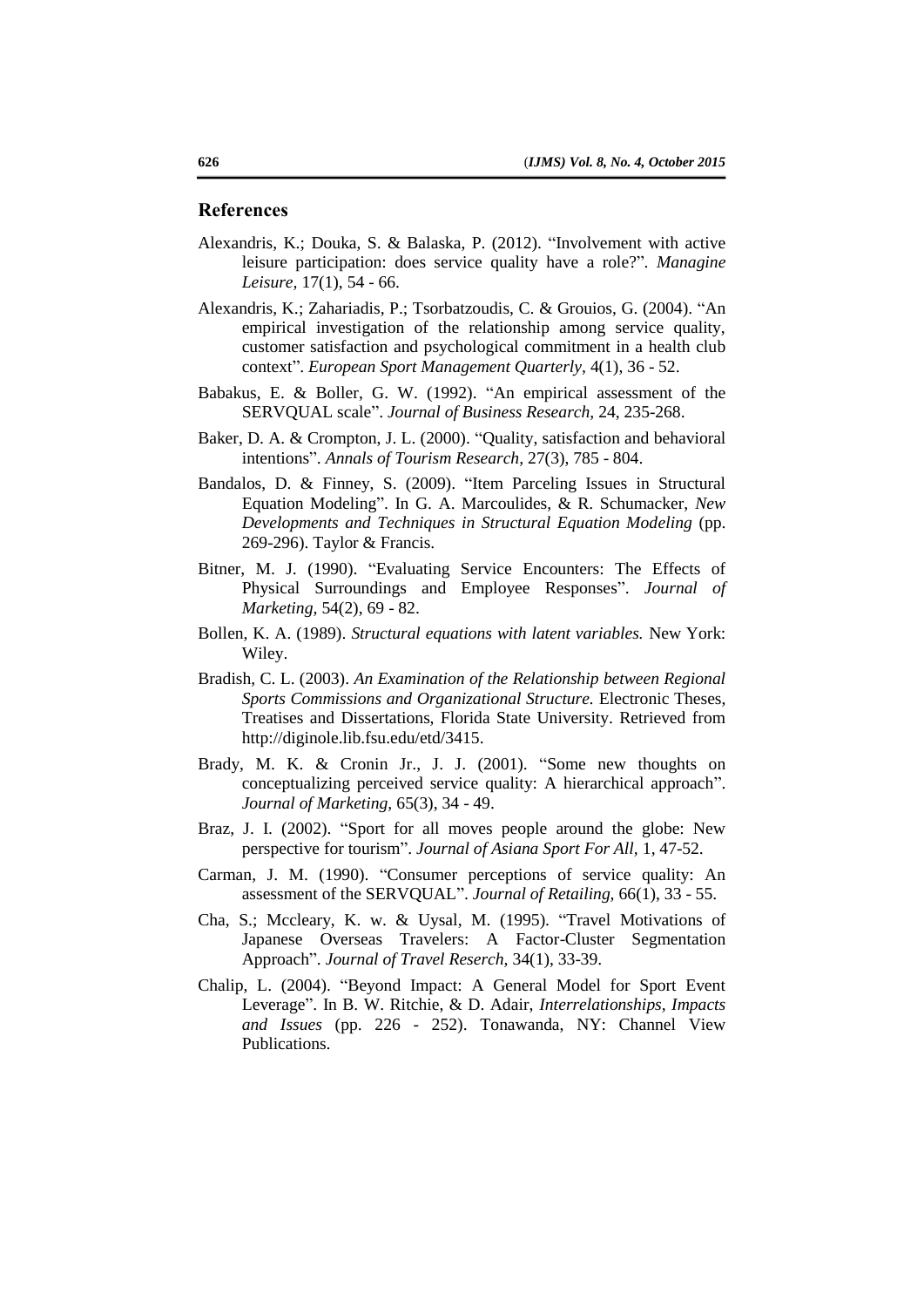- Chelladurai, P. & Chang, K. (2000). "Targets and Standards of Quality in Sport Services". *Sport Management Review,* 3(1), 1 - 22.
- Chen, K.; Groves, D. & Lengfelder, J. (1999). "A system model of sport tourism with implications for research". *Visions in Leisure and Business,* 18(1), 34 - 44.
- Collier, D. A. (1994). *The service quality solution: Using service management to gain competitive advantage.* Milwaukee, Wis. and Burr Ridge, I11.: ASQC Quality Press .
- Cronin, J. J.; Brady, M. K. & Hult, G. M. (2000). "Assessing the Effects of Quality, Value, and Customer Satisfaction on Consumer Behavioral Intentions in Service Environments". *Journal of Retailing*, 76(2), 193- 218.
- Dabholkar, P. A.; Thorpe, D. I. & Rentz, J. O. (1995). "A Measure of Service Quality for Retail Stores: Scale Development and Validation". *Journal of the Academy of Marketing Science,* 24(1), 3 - 16.
- Fornell, C. (1992). "A national customer satisfaction barometer: The Swedish experience". *Journal of Marketing,* 56, 6 - 12.
- Getz, D. (2005). *Event Management & Event Tourism* (2 ed.). Elmsford, NY: Cognizant Communication Corporation.
- Gibson, H. J. (2003). "Sport Tourism: An Introduction to the Special Issue". *Journal of Sport Management,* 17(3), 205 - 213.
- Goeldner, C. R. & Ritchie, J. R. (2012). *Tourism: Principles, Practices, Philosophies* (12 ed.). Hoboken NJ: John Wiley & Sons.
- Grönroos, C. (1984). "A Service Quality Model and its Marketing Implications". *European Journal of Marketing,* 18(4), 36 - 44.
- Kandampully, J. (1998). "Service quality to service loyalty: A relationship which goes beyond customer services". *Total Quality Management,*  9(6), 431-443.
- Kandampully, J. (2002). *Services Management: The New Paradigm in Hospitality.* Australia: Pearson Education Australia.
- Karatepe, O. M.; Yavas, U. & Babakus, E. (2005). "Measuring service quality of bank: Scale development and validation". *Journal of Retailing and Consumer Services,* 12, 373-383.
- Kelley, S. w. & Turley, L. W. (2001). "Consumer perceptions of service quality attributes at sporting events". *Journal of Business Research,*  54(2), 161-166.
- Kim, W.; Jun, H. M.; Walker, M. & Drane, D. (2015). "Evaluating the perceived social impacts of hosting large-scale sport tourism events: Scale development and validation". *Tourism Management,* 48, 21-32.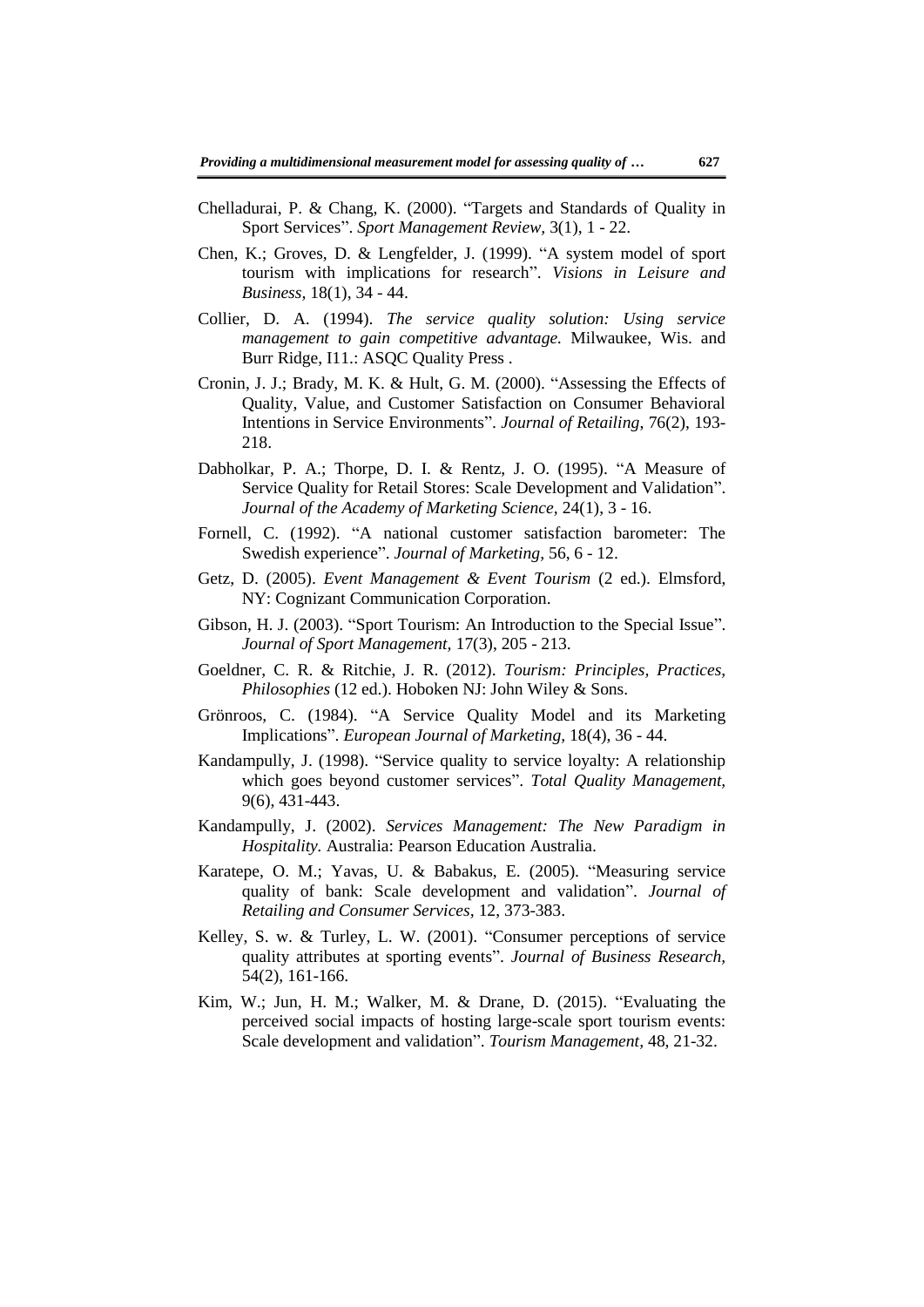Kline, p. (1994). *An Easy Guide to Factor Analysis.* London: Routledge.

- Kline, R. (2011). *Principles and Practice of Structural Equation Modeling* (Third ed.). New York: The Guilford Press.
- Kline, R. B. (2005). *Principles and practice of structural equation modeling* (2nd ed.). New York: The Guilford Press.
- Ko, Y. J. & Pastore, D. L. (2004). "Current issues and conceptualizations of service quality in the recreation sport industry". *Sport Marketing Quarterly,* 13(3), 158-166.
- Kouthouris, C. & Alexandris, K. (2005). "Can service quality predict customer satisfaction and behavioral intentions in the sport tourism industry? An application of the SERVQUAL model in an outdoors setting". *Journal of Sport Tourism,* 10(2), 101-111.
- Kurtzman, J. & Zauhar, J. (2003). "A Wave in Time -The Sports Tourism Phenomena". *Journal of Sport & Tourism,* 8(1), 35 - 47.
- Kyle, G. T.; Theodorakis, N. D.; Karageorgios, A. & Lafazani, M. (2010). "The Effect of Service Quality on Customer Loyalty within the Context of Ski Resorts". *Journal of Park and Recreation Administration,* 28(1), 1 - 15.
- Laroche, M.; Ueltschy, L. C.; Abe, S.; Cleveland, M. & Yannopoulos, P. (2004). "Service Quality Perceptions and Customer Satisfaction: Evaluating the Role of Culture". *Journal of International Marketing,*  12(3), 58 - 85.
- Lehtinen, U. & Lehtinen, J. R. (1991). "Two Approaches to Service Quality Dimensions". *The Service Industries Journal,* 11(3), 287 - 303.
- Mackay, K. J. & Crompton, J. L. (1988). "A conceptual model of consumer evaluation of recreation service quality". *Leisure Studies,* 7(1), 41-49.
- Martínez, J. A. & Martínez, L. (2010). "Some insights on conceptualizing and measuring service quality". *Journal of Retailing and Consumer Services,* 17, 29 - 42.
- Nice, B. (2004). *golf in meetings, incentives, conventions, exxhibitions (mice) tourism: perceptions of meeting planners*. A thesis presented to the graduate school of the university of Florida in partial fulfillment of the requirements for the degree of master of science in recreational studies. University of Florida.
- Parasuraman, A.; Zeithaml, V. A. & Berry, L. L. (1985). "A conceptual model of service quality and its implications for future research". *Journal of Marketing,* 49(4), 41 - 50.
- Parasuraman, A.; Zeithaml, V. A. & Berry, L. L. (1988). "SERVQUAL: a multiple-item scale for measuring consumer perceptions of service quality". *Journal of retailing,* 64(1), 12 - 40.